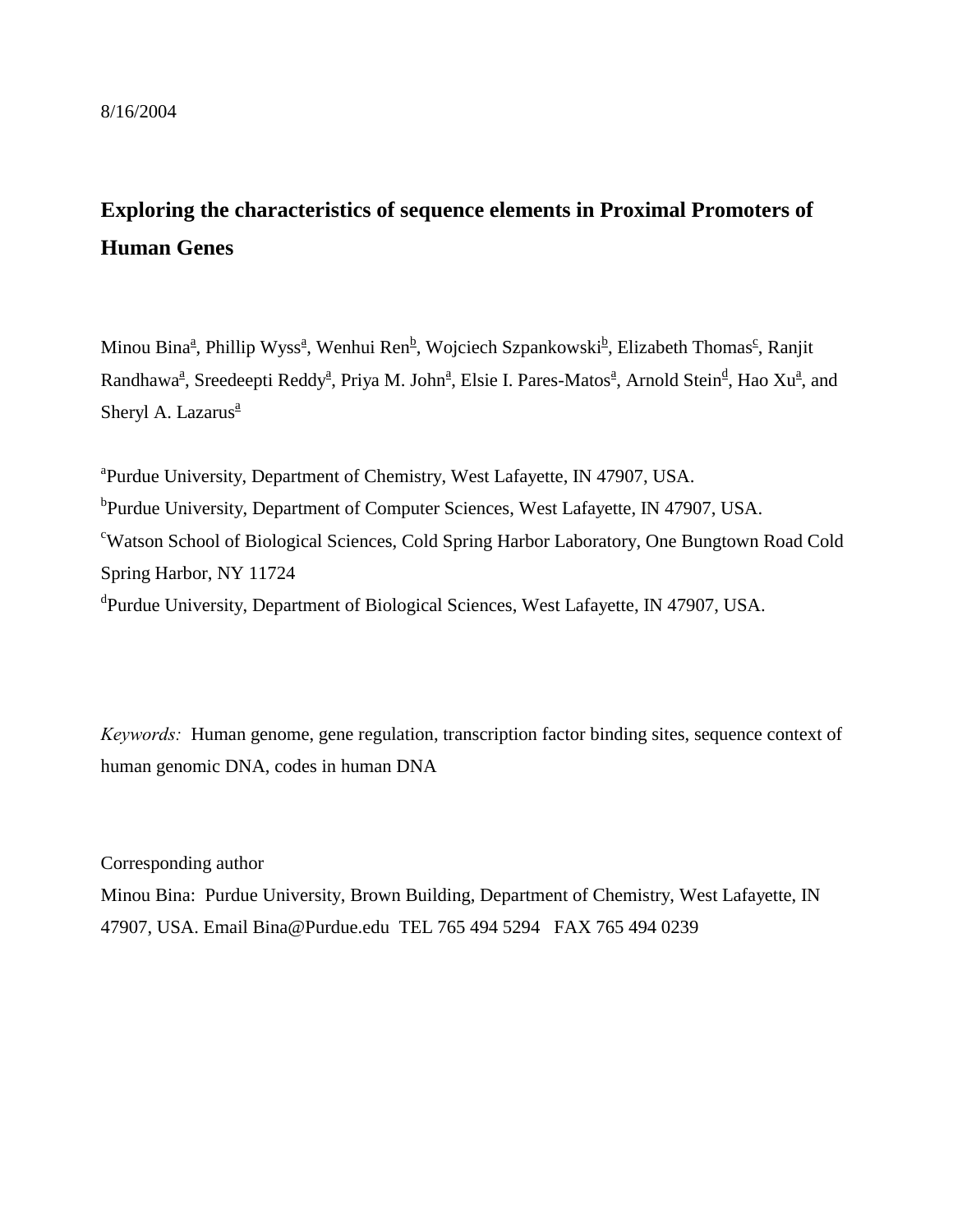# **Abstract**

 Central to reconstruction of *cis*-regulatory networks is identification and classification of naturally occurring transcription factor binding sites according to the genes that they control. We have examined salient characteristics of 9-mers that occur in various orders and combinations in the proximal promoters of human genes. In evaluations of a dataset, derived with respect to experimentally defined transcription initiation sites, in some cases we observed a clear correspondence of highly ranked 9-mers with protein binding sites in genomic DNA. Evaluations of the larger dataset, derived with respect to the 5' end of human ESTs, revealed that a subset of the highly ranked 9-mers corresponded to sites for several known transcription factor families (including CREB, ETS, EGR-1, SP1, KLF, MAZ, HIF-1, and STATs) that play important roles in the regulation of vertebrate genes. We identified several highly ranked CpG containing 9-mers, defining sites for interactions with the CREB and ETS family of proteins, and identified potential target genes for these proteins. The results of the studies imply that the CpG-containing transcription factor binding sites regulate the expression of genes with important roles in pathways leading to cell-type-specific gene expression and pathways controlled by the complex networks of signaling systems.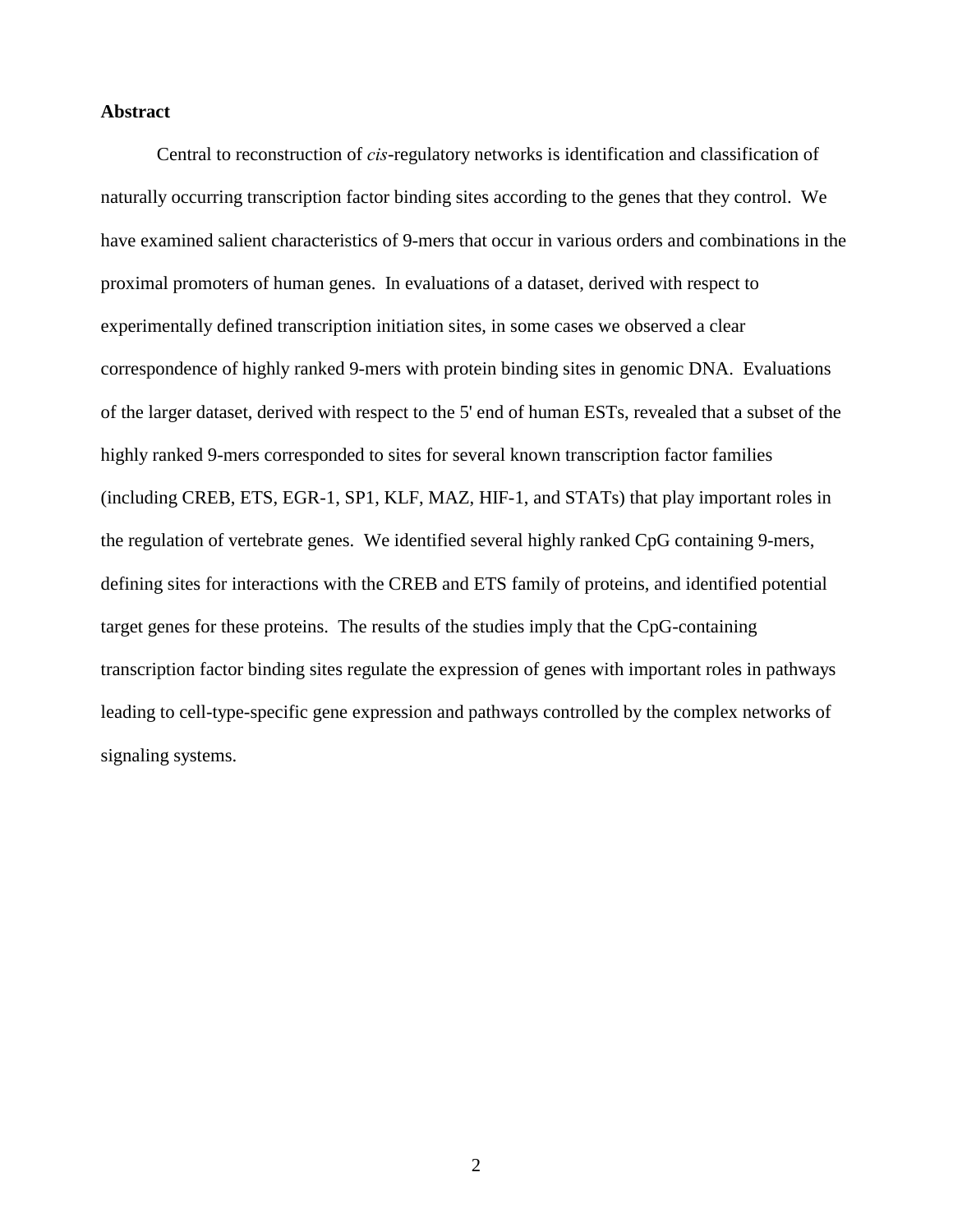## **Introduction**

 The prediction is that the human genome must contain vast amounts of *cis*-regulatory elements that are dispersed in the control regions of genes to direct the spatial and temporal patterns of gene expression in response to external stimuli, metabolic requirements, and developmental programs [1]. It is estimated that the human and mouse genomes include about 22,000 to 30,000 protein-coding genes [2-4]. However, the characteristics of sequence elements in the control regions of so many genes remain largely unknown.

 Two regulatory segments at the 5' ends of genes play distinct roles in the control of transcription. One segment contains the basal or core promoters, which support the formation of relatively large multi-protein complexes that direct the RNA polymerase II to begin transcription at correct sites [5]. The other segment corresponds to proximal promoters, which contain the *cis*-elements that interact with sequence-specific DNA binding proteins to control the expression of genes [1]. Evidence suggests that the sequence context of the genomic DNA regions that contain protein binding-sites may determine whether or not these regions could function in regulation of transcription. Since closely spaced transcription factor binding sites can facilitate protein-protein interactions, clustering of protein binding elements is often a hallmark of a subset of the control regions in genomic DNA [6-12].

 Numerous studies have examined the context of the DNA segments that control the expression of genes in model systems including yeast [i.e. 13,14]. Large-scale computational studies have highlighted the importance of protein binding elements in proximal promoters to the regulation of vertebrate genes: including immune genes [15] and genes that function during cell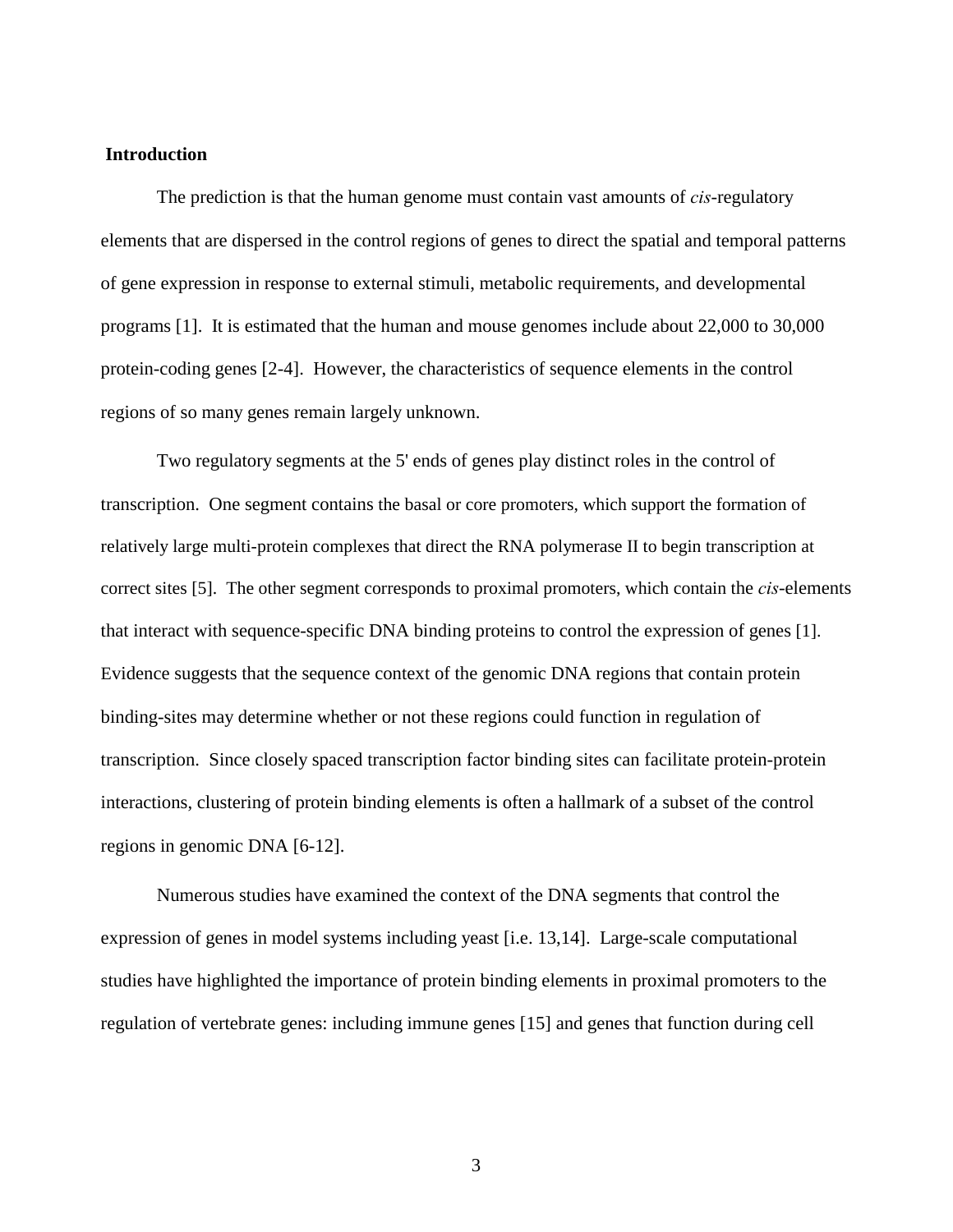cycle [i.e. 16]. Additionally, sequences that are conserved among various species have reinforced the importance of sequence context in regions that serve as control segments in genomic DNA [17].

In this report, we explore the characteristics of sequences in proximal promoters of human genes. Among the sequences that ranked highly in statistical evaluations, the studies identified several 9-mers that produced perfect matches with genomic DNA regions containing functional protein binding sequences. Furthermore, the studies indicated that these elements occurred in proximal promoters of a number of genes with important functions in specific tissues and organs. Taken together, the results predict that the human genome includes relatively long regulatory elements (at least 9 bases) that are shared by many genes. This prediction could be of relevance to the studies of *cis*-regulatory networks, and to the studies of signals in human DNA that control the expression of co-regulated human genes.

# **Results**

#### **Overview of the Strategy**

 To explore the characteristics of naturally occurring sequences that may contribute to gene regulation, we focused on collecting and analyzing constant length elements (9-bases) from proximal promoters of human genes. Evidence indicates that constant length elements reduces computational burden [18,19]. Generally, short sequence elements (1-5 bases) appear frequently in human DNA. Therefore, elements consisting of 9 base pairs could reduce background noise and enhance the specificity of sequences that may provide recognition sites for regulators of transcription.

To examine the characteristics of 9-base elements, irrespective of their orientation in DNA, we designed the following scheme. First, we computationally generated all possible 9-base elements that may occur in DNA. To make these elements orientation independent, we identified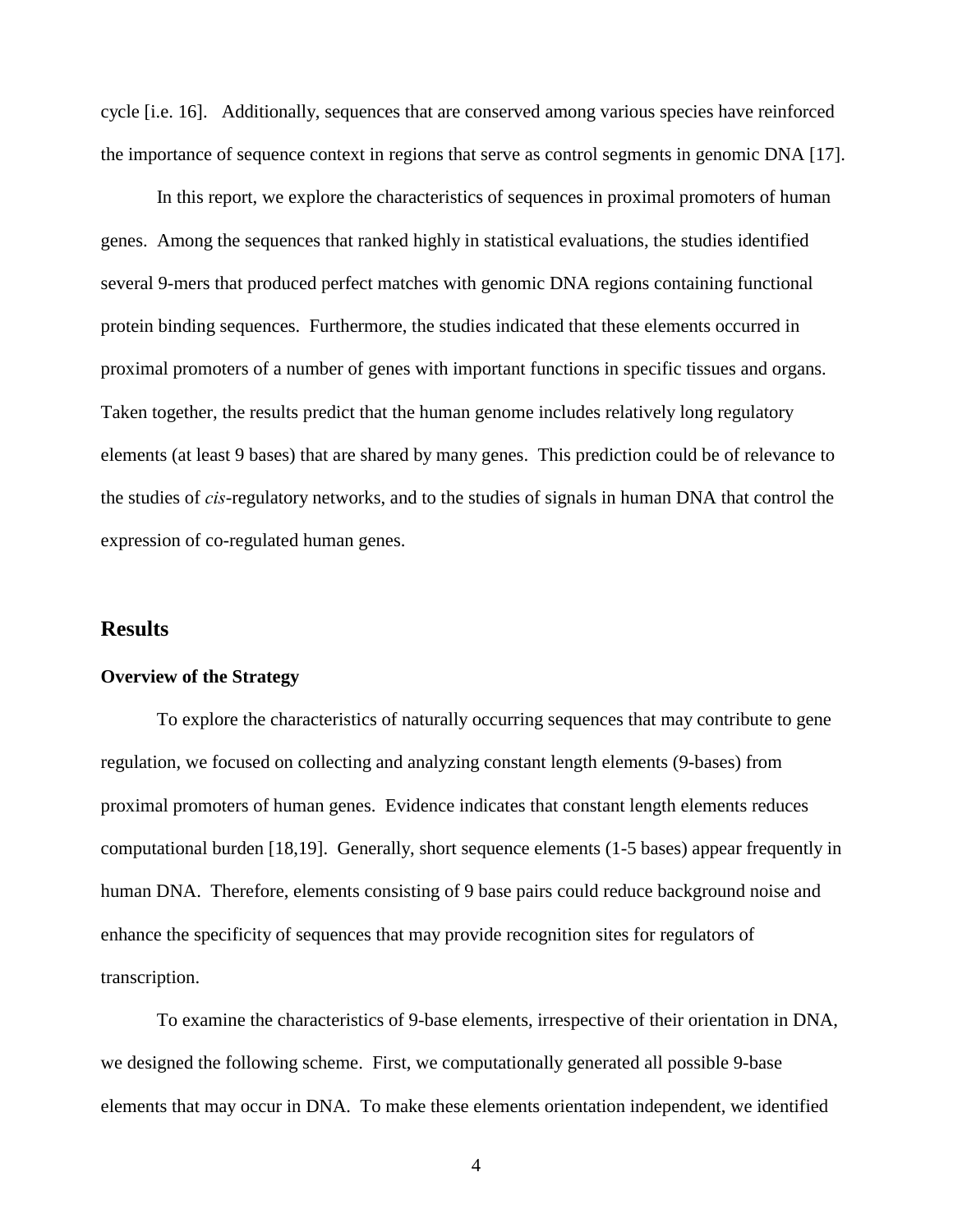the complementary sequences, thereby producing 131,072 pairs of 9-mers that defined the forward (f) and reverse complement (r) of the sequences (supplementary Table 1).

 For data collection, we created a reference table in which the 9-mer-pairs were assigned identifiers (IDs). The IDs kept track of the orientation of the sequences in each 9-mer pair (supplementary Table 1). For example, RF107075f corresponds to TCGCGAGCG and RF107075r defines its reverse complement (CGCTCGCGA), written in 5' to 3' direction by convention. We note that referring to 9-mers as pairs not only allows their identification, irrespective of their orientation in DNA, but also eliminates problems associated with redundancy since, the complementary pairs are considered to represent the same sequence element in the DNA.

 Based on the above schemes, we collected two sets of data. To obtain data that were relatively error-free, a small set was derived from proximal promoters with accurately defined transcription initiation sites. A larger set was collected using proximal promoters that were predicted with respect to the 5' end of ESTs [20].

## **Sequences derived from proximal promoters with experimentally defined transcription start sites**

In collecting the first set, we focused on data quality rather than quantity. To ensure accuracy, we conducted extensive manual curation of several hundred sequence-files, and examined published reports to evaluate the experimental data that were used for defining the transcription start sites. Through various screening procedures, we selected 60 files that met the criteria for data quality. For data collection, we analyzed the DNA segments corresponding to proximal promoters for all possible 9-mers. The procedure included recording the number of times each 9-mer-pair matched the elements in the reference table.

 The collected 9-mer-pairs in the small set were ranked according to the number of times that they occurred in proximal promoters of the analyzed genes. Data analyses indicated that 21944 of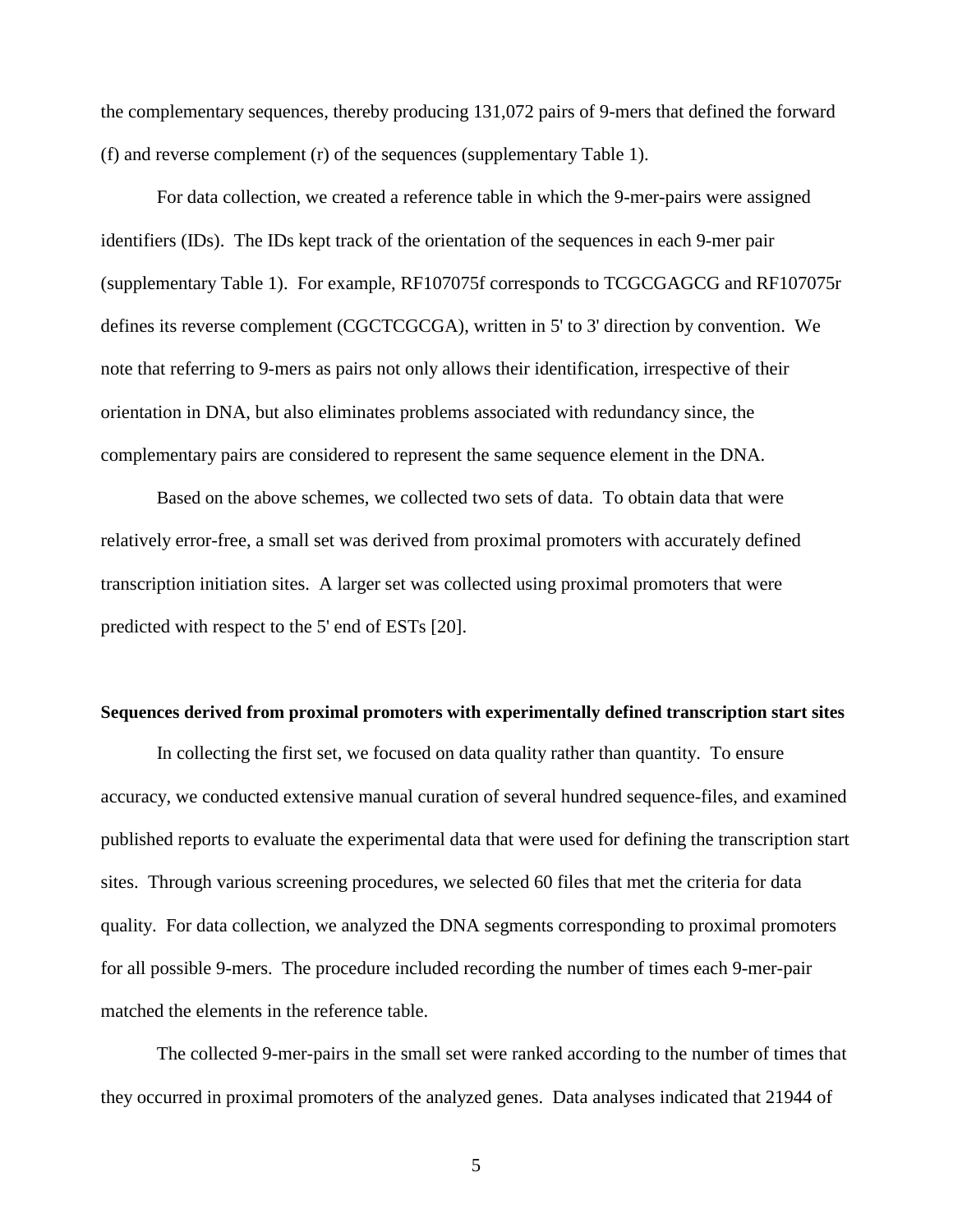the collected the 9-mers (88.97%) were found once; 2240 elements were identified twice (9%). The dataset included 344 elements (1.4%), identified 3 times, and 78 elements (0.32%) identified 4 times. The abundance of higher hits was considerably less. For example, two elements (a 9-base element and its complement) were identified 19 times. Another pair was identified 14 times.

#### **Sequences derived from proximal promoters with respect to 5' end of cDNAs**

 To create a larger dataset, we analyzed the proximal promoter sequences in a listing of predicted 5' ends of human genes [20]. In contrast to the data in the small set, a number of the sequences in the large dataset included regions corresponding to known repetitive DNA elements. To address this problem, initially we masked the repetitive sequences to monitor the occurrences of 9-mers in the unique regions. However, through extensive evaluations, we found that it was more informative to use statistics to analyze the 9-mers in the context of their relative abundance in proximal promoters and in human genomic DNA. We also analyzed the 9-mers in the context of their abundance in known human repetitive DNA sequences.

 The frequency of each 9-mer in human genomic DNA was derived from the June 2002 freeze of the human genome [21]. Consequently, the data represented a relatively large sample of genomic DNA (2,809,657,179 base pairs). The results revealed that 9-mers consisting of tracts of A or T were the most abundant sequence elements in human genomic DNA. Tracts of  $A_9$  and  $T_9$  were found 7,109,395 times. The second most abundant sequence corresponded to TGTGTGTGT and ACACACACA, which were found 1,390,980 times. These values can be contrasted with those obtained for CpG-containing elements. For example, in the genomic DNA, TTCGCGCGA and its complement were found only 93 times; TCGCGAGCG and its complement were found 358 times. Remarkably, we noted that all possible 9-mers  $(4^9)$  were found not only in total genomic DNA but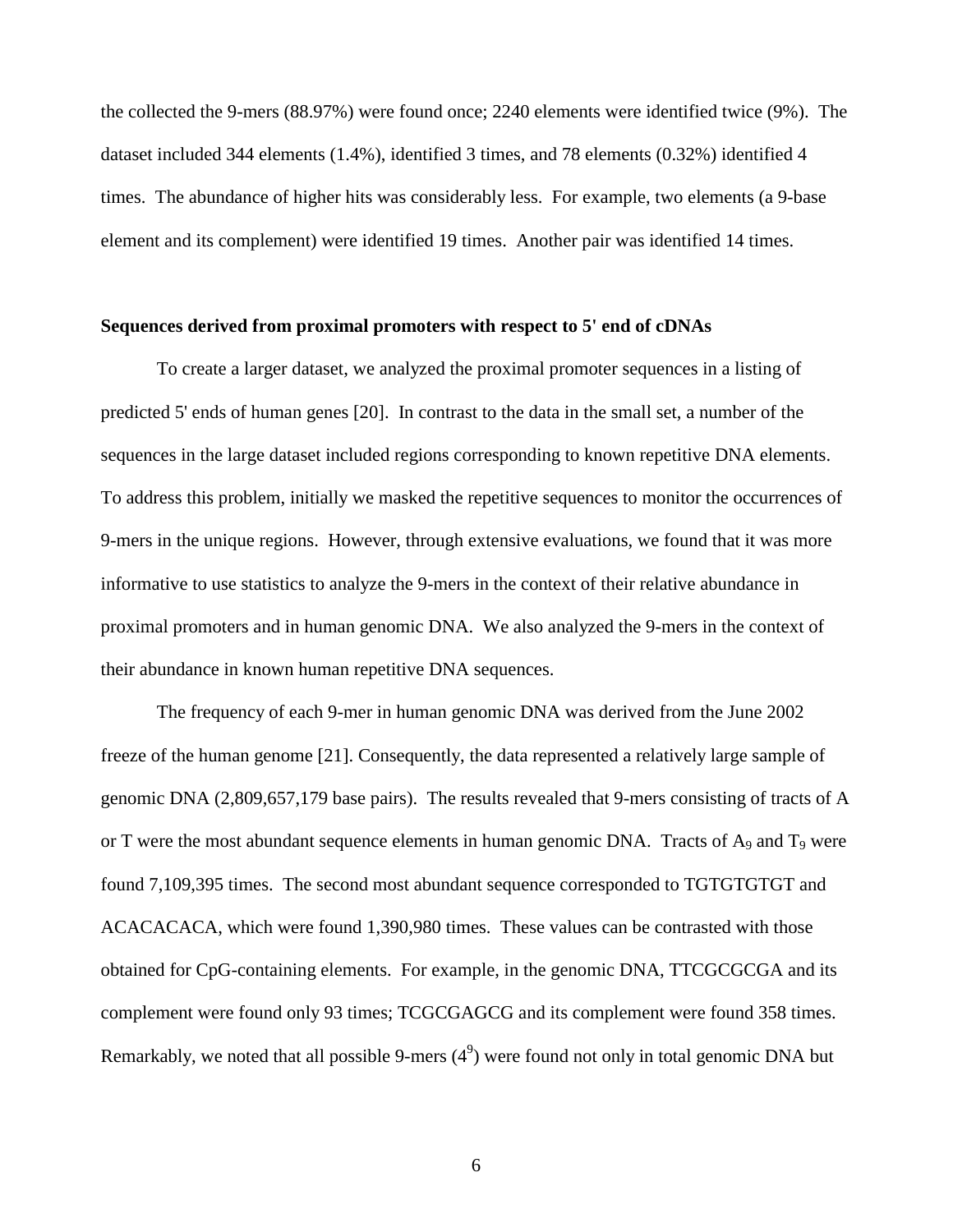also in the repetitive DNA sequences. The results of this analysis indicated that masking procedures might not necessarily eliminate potential artifacts arising from repetitive DNA.

## **Statistical evaluations**

 To identify the 9-mers that could be of importance to proximal promoters of human genes, we devised a scheme for correlative analyses. The procedure identified and statistically ranked the 9-mers according to their relative abundance in proximal promoters and in total genomic DNA. For correlative analysis, we defined a parameter (Ei) to represent the number of times a given 9-mer was found in proximal promoters of human genes. Another parameter (Gi) defined the number of times the same 9-mer was found in human genomic DNA. Fig. 1 displays a plot of the Gi vs Ei values.

 Next, we developed a statistical model for partitioning the 9-mers according to their significance to proximal promoters of human genes. From the work of Regnier and Szpankowski [22], we know that the occurrences of words in a randomly generated text (based on either Bernoulli or Markov model) should be normally distributed around a mean. Based on this knowledge, statistical derivations and analyses were done using the principle of large deviations, often referred to as p-value analyses [23]. As reference, we chose a probabilistic model that assumed that the total genomic DNA could be generated by a memoryless or Markov source. Then for given parameters (beta values, i.e. beta  $\approx 10^{-10}$  to  $10^{-50}$ ), representing confidence levels, we computed thresholds, through appropriate approximations (detailed in the method section). To visualize the results, the thresholds were computed in the context of slopes of linear lines (Fig. 2). We expected that the 9-mers that occurred equally in proximal promoters and genomic DNA would be distributed in the vicinity of a line with a slope of 1. Lines with slopes higher than 1 would demarcate the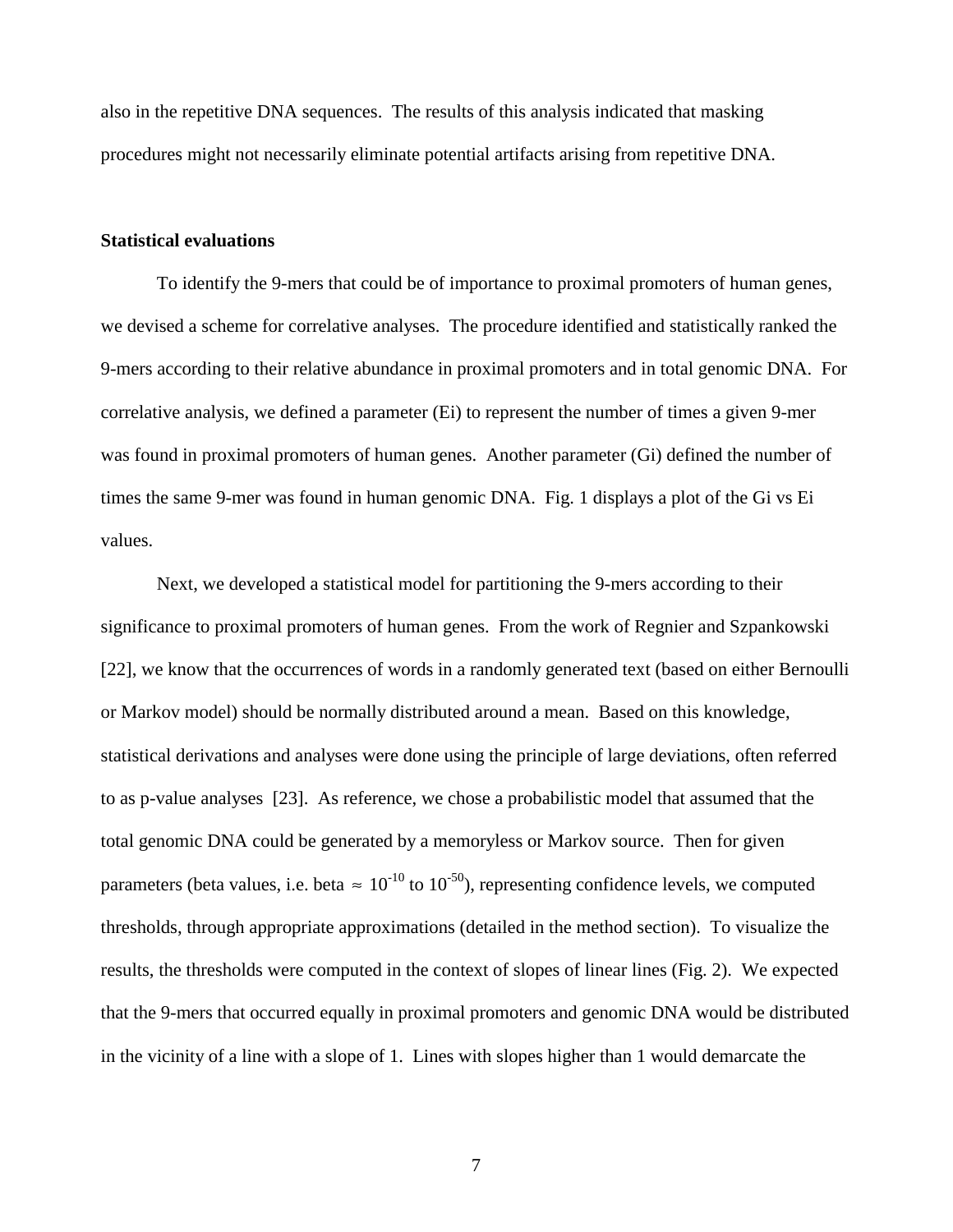elements that occur more frequently than the probabilistic model predicts, and hence would represent statistical significant elements (detailed in the method section).

Thus, in correlative plots, the region between the y-axis and a line with slope 7.0 ( $\beta \approx 10^{-50}$ ) identified a data subset with a relatively high statistical significance (Fig. 2). This subset included 11% of the 9-mers in the large dataset. The region between the y-axis and a line with slope 4.5 (beta  $\approx 10^{-20}$  to  $10^{-23}$ ) produced a subset that included 17.48% of the elements in the large dataset. Sequences that occurred frequently in the human genomic DNA corresponded to a subset defined with respect to a line with slope 0.4 and the x-axis (Fig. 2).

 From the results of the statistical studies, the 9-mers were ranked. The 9-mers that occurred frequently in proximal promoters, as compared to total genomic DNA, received a high ranking (supplementary Table 2). From the ranked values, the 9-mers corresponding to a desired threshold can be obtained. For example, the 9-mers distributed between the y-axis and the line with slope 7.0  $(\beta \approx 10^{-50})$  would correspond to those with ranking of 7 or higher (Fig. 2; supplementary Table 2); the 9-mers distributed between the y-axis and the line with slope 3.0 would correspond to sequences with ranking of 3 or higher; etc.

 Data analysis reveals that the highly ranked 9-mers are GC-rich, including CG and tracts of G and C (supplementary Table 2). For example the highest ranked element (TCGCGAGCG) includes 3 CpG, and the next one (TTCGCGCGA) is also rich in CpG (supplementary Table 2). The same trend followed for many of the highly ranked 9-mers, indicating that they probably reflect the characteristics of sequences in CpG islands [24]. The analysis also revealed numerous Gtract/C-tract containing sequences with high rankings. Again, the results were indicative of characteristics of the sequences in CpG islands [24]. However, not all CpG containing sequences received a high-ranking. Consider for example, a CpG containing 9-mer (CGATAGTTT) that was identified only once in the analyzed proximal promoters. While this sequence appeared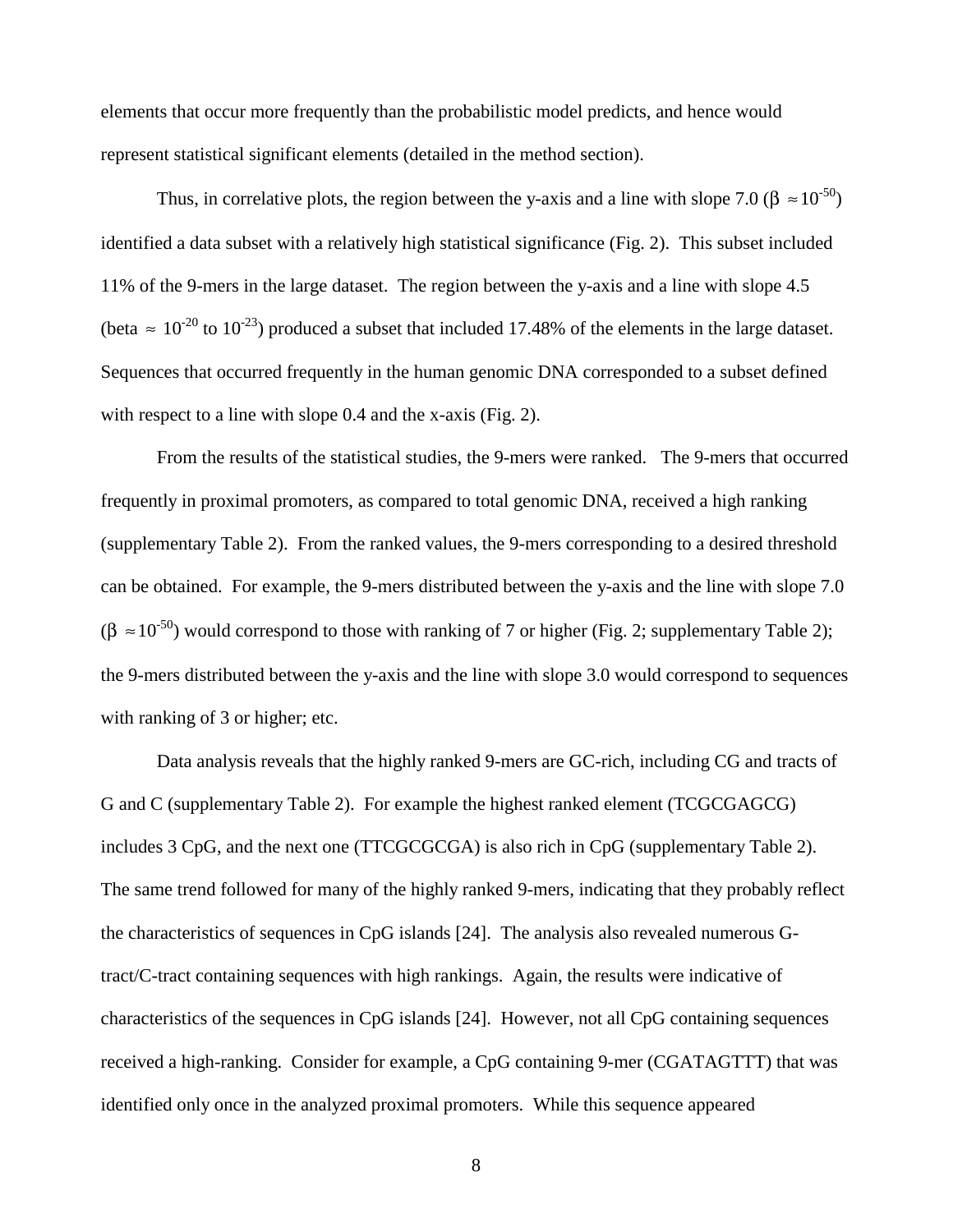infrequently in the genomic DNA (15,720 times), it occurred often in human repetitive DNA sequences. Similarly, another 9-mer (ACGCGATCT), containing 2 CpGs, occurred rarely in genomic DNA (2358 times), appeared only twice in the analyzed proximal promoters, but was found frequently in human repetitive DNA. These and similar examples imply that the context of CpG containing sequences is important to their preferential localization in proximal promoters of human genes.

## **Correlation with Protein-Binding Elements**

 Next, we asked whether a correlation existed between known protein binding sites and the 9 mers collected from proximal promoters of human genes. We began the correlative analyses using the small dataset. Subsequently, the results were compared to those obtained using the sequences in the large set.

#### *Evaluation of data derived with respect to experimentally defined transcription start sites*

 Studies of the smaller dataset included construction of maps to visualize directly the correspondence of the significant 9-mers with respect to experimentally defined protein binding sites in genomic DNA. For the studies we chose a previously described list of transcription factor binding sequences [6]. Since vertebrate transcription factors recognize similar and highly related sequences, the correlative studies include human, mouse, rat, and hamster genomic DNA sequences that have previously been characterized in functional and DNA binding and assays. Several examples highlight the correspondence of 9-mers with protein binding sites.

 The first example shows that in some cases, in genomic DNA we could observe a clear correspondence of mapped protein binding sites with occurrences of highly ranked 9-mers. For example, Fig. 3A shows consecutive hits that define a functional segment in the human NF-IL6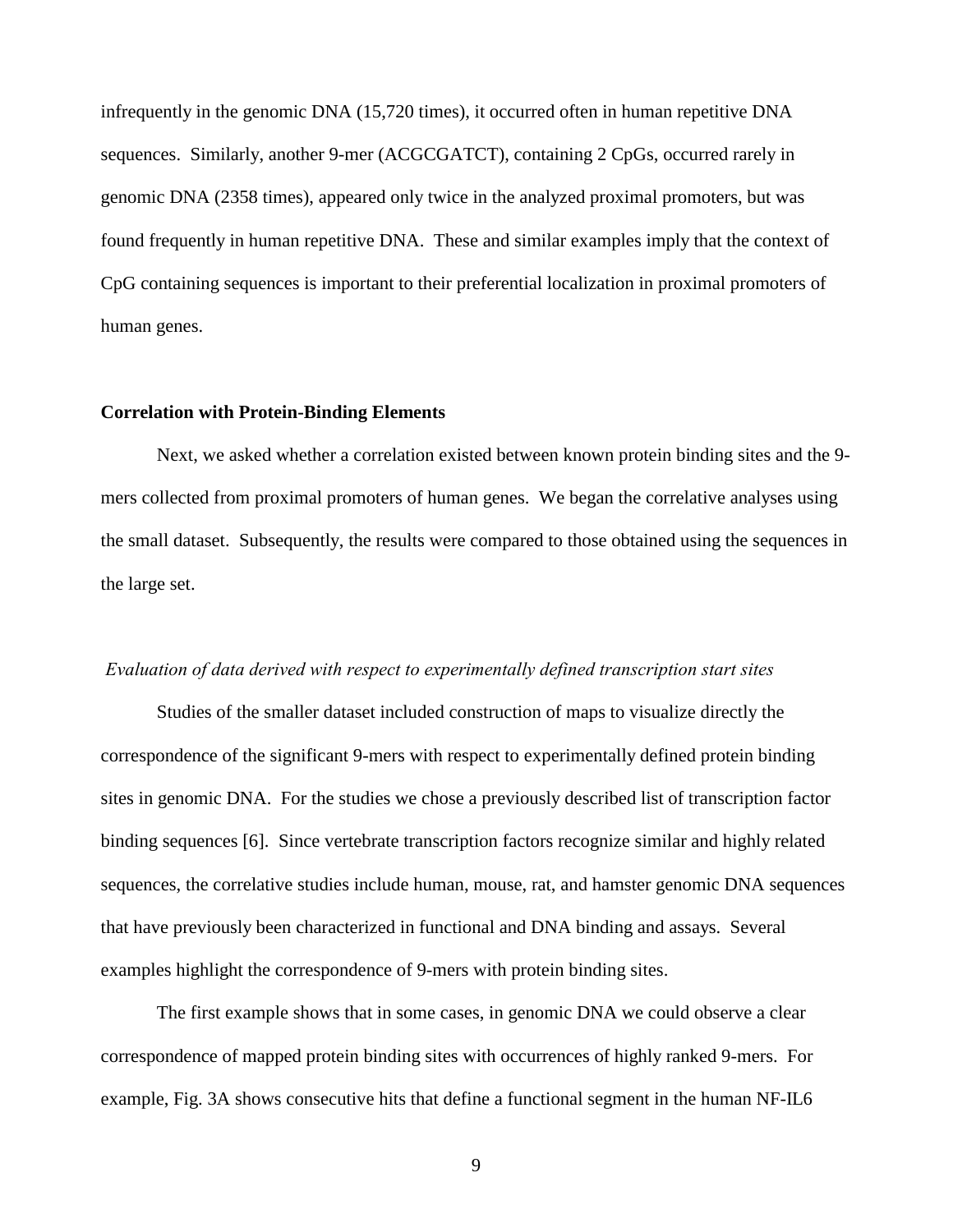gene. In DNA binding assays, when incubated with nuclear extracts from unstimulated human monocyte/macrophages, the segment interacted with SP1 and a short isoform of SP3 [25]. With nuclear extracts from stimulated cells, the segment interacted with SP1, SP2, and a long isoform of SP3 [25,26].

 The second example shows that in some cases, the occurrences of the highly ranked 9-mers in genomic DNA corresponded to closely spaced protein-binding elements (Fig. 3B). The example displays the proximal promoter of the rat NMDA receptor subunit type 1 gene and shows the position of two 9-mers that match two adjacent functional sites that interact with SP1 and MAZ [27].

 The third example shows hits with sequences in genomic DNA that correspond to in vivo footprints (Fig. 4). Specifically, in a study, dimethyl sulphate footprinting of the mouse phosphoribosyltransferase (aprt) gene identified three "GC-boxes" that were occupied in vivo, most probably by SP1 [28]. We find that two of the vivo footprints correspond to the occurrences of highly ranked 9-mers (Fig. 4). Two consecutive elements define the first footprint. Another two coincide with the second footprint (Fig. 4).

 The fourth example shows hits that correspond to in vitro footprints of protein binding elements (Fig. 5). Specifically, upstream of the TATA signal in the human Fibronectin (FN) gene, a previous study identified 7 cell-type specific DNase I footprints that encompassed the sequences that regulated the expression of this gene [29]. Fig. 5 shows a high correspondence of highly ranked 9-mers with footprint 6 (FP6). Several consecutive hits in this footprint create two overlapping high affinity SP1 sites (Fig. 5). Two additional hits correspond to a sequence defining a site for SP1 and possibly for other factors from the SP1 and KLF family.

 FP4 defines a binding site for members of the CREB family (Fig. 5). This site regulates the transcription of FN gene in response to forsklin and follicule-stimulating hormone [29]. Clusters of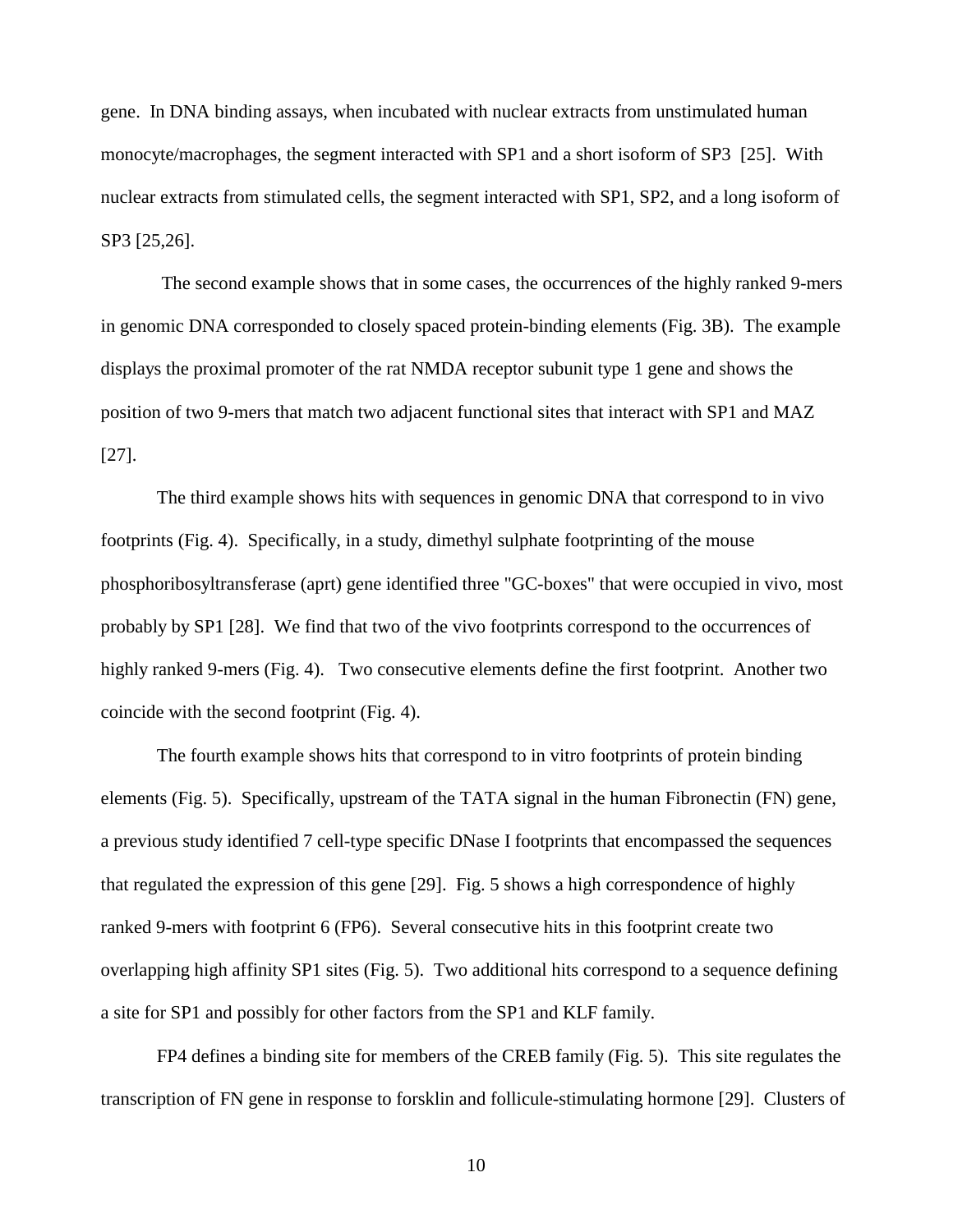several 9-base elements match with sequences that correspond to FP7 and FP8 (Fig. 5). In FP7, three overlapping hits create a binding site for the transcription factor AP2. Three consecutive hits are within FP8 (Fig. 5). Two consecutive elements are within FP5 (Fig. 5).

 The fifth example shows that multiple hits may create module-like organizations that include several overlapping protein-binding sequences in genomic DNA. The example displays a DNA segment from the proximal promoter of the human cyclin D1 gene encompassing sites for several transcription factors including EGR-1, MAZ, and SP1 (Fig. 6). In functional studies, EGR-1 mediated transcriptional induction of the gene by Angiotensin II [30]. DNA binding assays revealed that the responsive element interacted with EGR-1. The region that includes the responsive element overlaps a site that interacts with SP1 [30].

## *Evaluation of the dataset derived with respect to 5' end of ESTs*

 In studies of the larger dataset, the sequences of 9-mers with rankings of 2 higher were compared to a listing of consensus sequences defining potential transcription factor binding sites (supplementary table 3). The sites were grouped according to the structure of the DNA binding domain of the proteins and/or protein families: i.e. E2F family, SP1 family, CREB family, ETS family, EGR-1 family, etc [6].

 As the small dataset, in the analyses of the large dataset, the canonical high affinity SP1 site (GGGGCGGGG) received a high ranking (43.28). Similarly, the canonical high affinity site (GCGCGGGCG) for the members of the EGR-1 family also ranked highly (51.86). A potential site (GCCGCCGGC) for binding the members of AP2 family was also among the highly ranked (35.39) sequences. The analyses further identified highly ranked sequences that contained sites for interactions with members of CREB (ranking 40.68) and ETS (ranking 32.77) family of transcription factors. Furthermore, among the highly ranked elements we noted a sequence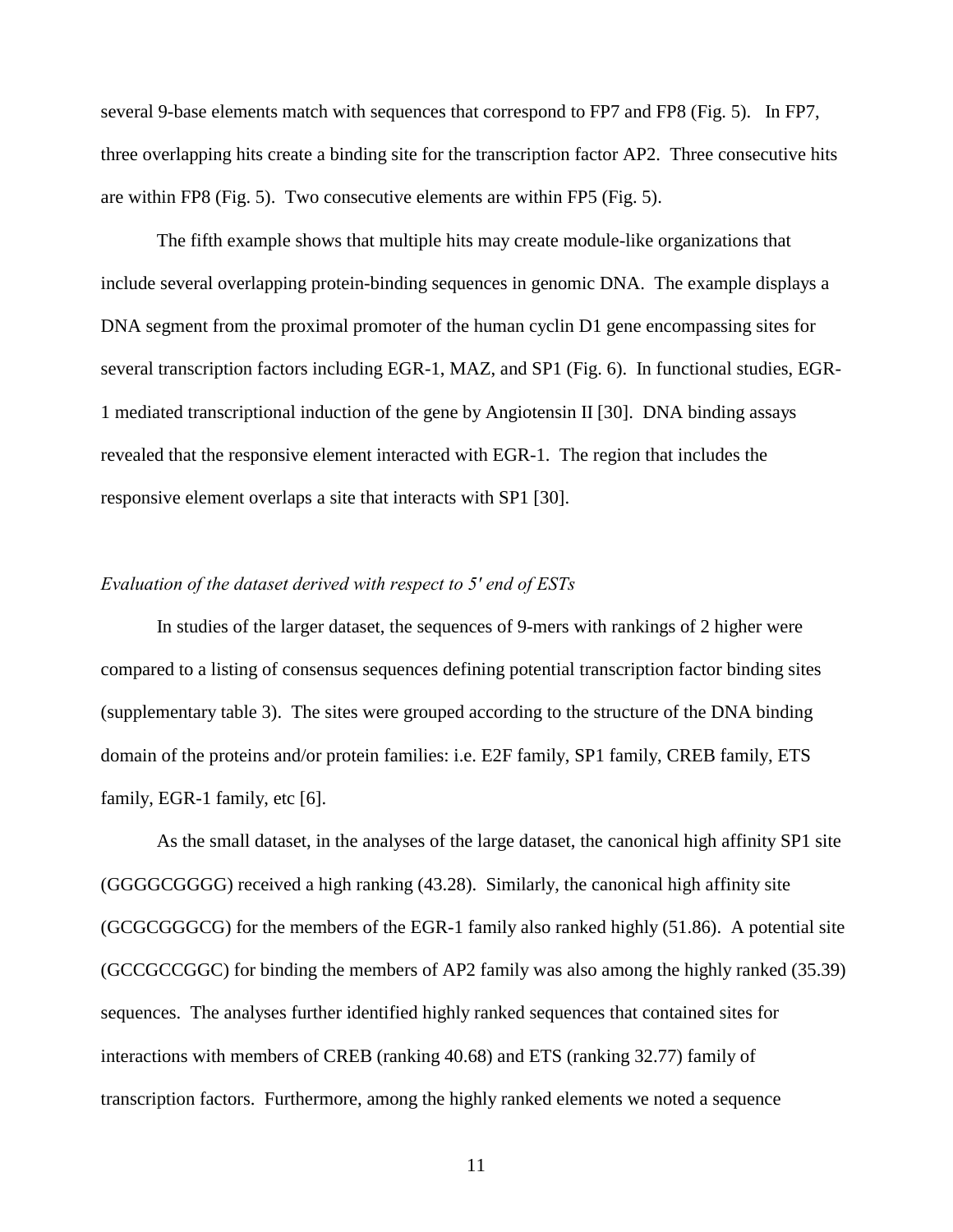(TTACGTGCG ) containing a site for members of HIF-1 family (ranking 23.83) and a sequence (TTCCGCGAA) containing a potential site for STATs (ranking 17.75). Several of the highly ranking sequences included an E-box (CACGTG) known to interact with basic-helix-loop-helix family of proteins. We obtained a lower ranking (4.84) for a sequence (GGGGTGGGG) that has been shown to interact with members of SP1 and KLF family. Similarly a binding site for EKLF (AGGGTGGGG) did not rank highly (3.08). Nonetheless, these latter rankings were still among statistically significant sequence elements:  $\beta \approx 10^{-27}$  for the SP/KLF site,  $\beta \approx 10^{-7}$  for the EKLF site.

 Data evaluations also revealed that a number of highly ranked sequences, containing transcription factor binding elements, appeared infrequently in genomic DNA. For example, in the total human genomic DNA sequences that we analyzed, a high ranking 9-mer containing an E-box for basic helix-loop-helix family was found only 1402 times; an element containing a site for CREB family was found 4231 times; a sequence containing a site for ETS family was found 4824 times. A notable exception to the trend is the 9-mer with the high affinity SP1 site (GGGGCGGGG), which appears nearly 48,000 times in the version of the human genomic DNA that we have analyzed. The EKLF binding sequence (AGGGTGGGG), which received a significantly lower ranking, occurred 66,229 times in genomic DNA. A sequence (GGGGTGGGG) for interactions with SP1 and members of the KLF family occurred 141,209 times. The data include many examples of CACCC and CAAT 'boxes' that occurr infrequently in genomic DNA. A subset of the sequences corresponding to sites for ZF87/MAZ/MBP occurred infrequently, while other subsets were abundant in the genomic DNA.

#### **Identification of target genes for naturally occurring protein-binding elements**

 Next, we asked whether studies of the highly ranked elements, that included known transcription factor binding sites, could give clues into the characteristics of genes regulated by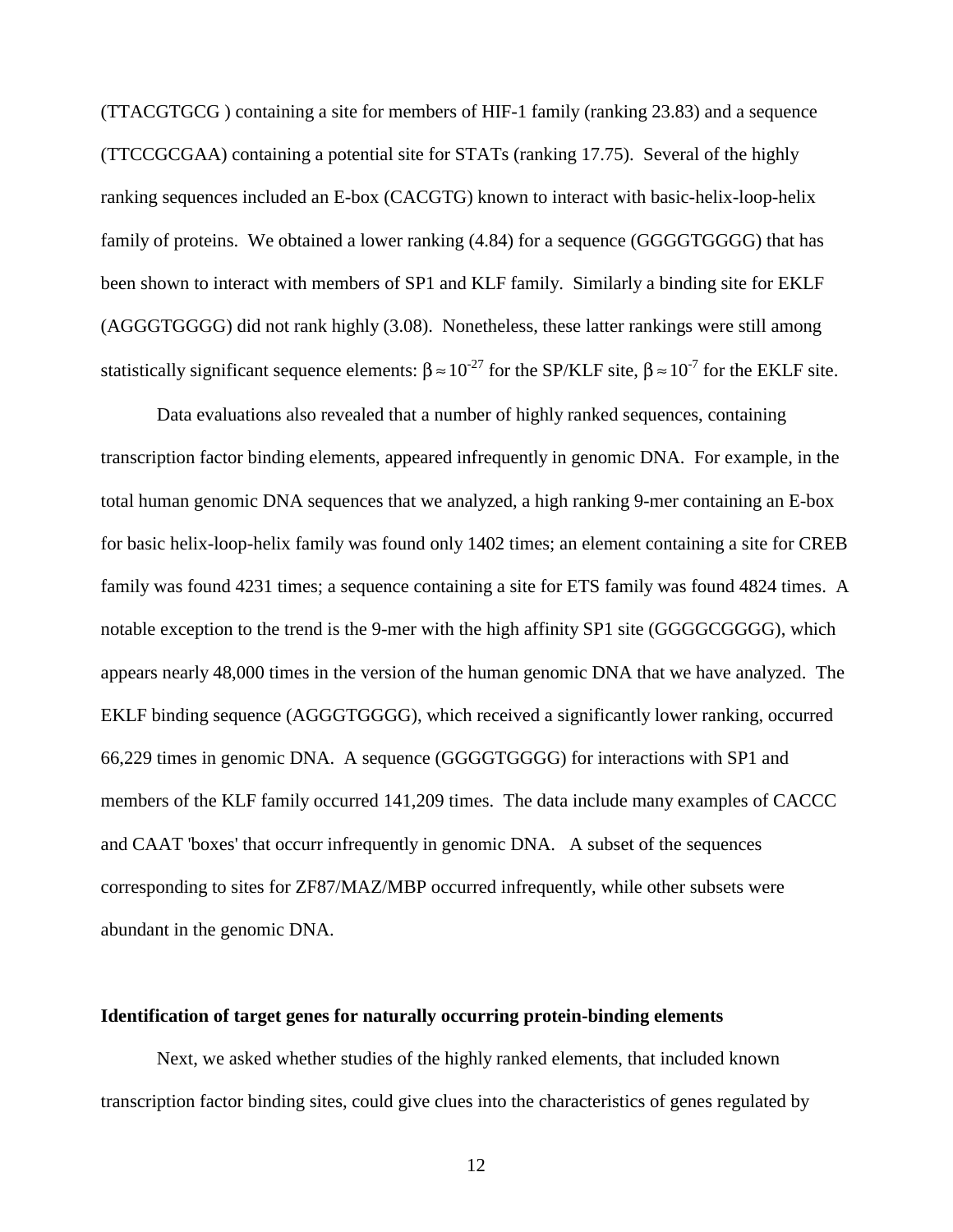these sites. To study this question, for evaluation we selected examples of highly ranked 9-mers that contained experimentally defined protein-binding sequences. The selected 9-mers included validated recognition sites for members of CREB or ETS families, to highlight the importance of these two families of transcription factors to the regulation of human genes.

 In the first example, we examine a highly ranked 9-mer (TGACGTCAC) that includes the palindromic sequence for interactions with members of CREB family. Experimental studies have shown that the palindromic element is highly conserved and regulates gene expression in response to cyclic AMP [31]. The palindromic element, also known as CRE, is subject to hormonal regulation [31]. Among the analyzed files we identified 96 genes as potential downstream targets of the CREB family, through interactions with the highly ranked (40.68) palindromic CRE (supplementary Table 4). These targets include genes that function in the control of cell cycle, and genes for transcription factors that may serve as components of the gene regulatory networks regulated by the CREB family. Notable examples include STAT3, homeo box C10, NFX1, and TAF10 (supplementary Table 4).

 Another highly ranked 9-mer (GTGACGTCG) also includes a potential site for interactions with members of CREB family. In a literature survey, we noted that the sequence of the 9-mer matched a functional element in the promoter region of the PCNA gene [32]. Experimental evidence has shown that the element in the PCNA gene is regulated by the members of CREB family, in the control of cell cycle [32]. For regulation through that 9-mer, we identified 23 genes as potential targets of CREB family (supplementary Table 5). The listing includes a gene for a cell cycle related kinase. One of the potential targets is a transcription factor, LIM homeobox 4 (LHX4), with functional attributes that reflect the key role played by CREB family in the genetic networks that control the development of pituitary and neuronal cells (OMIM 602146).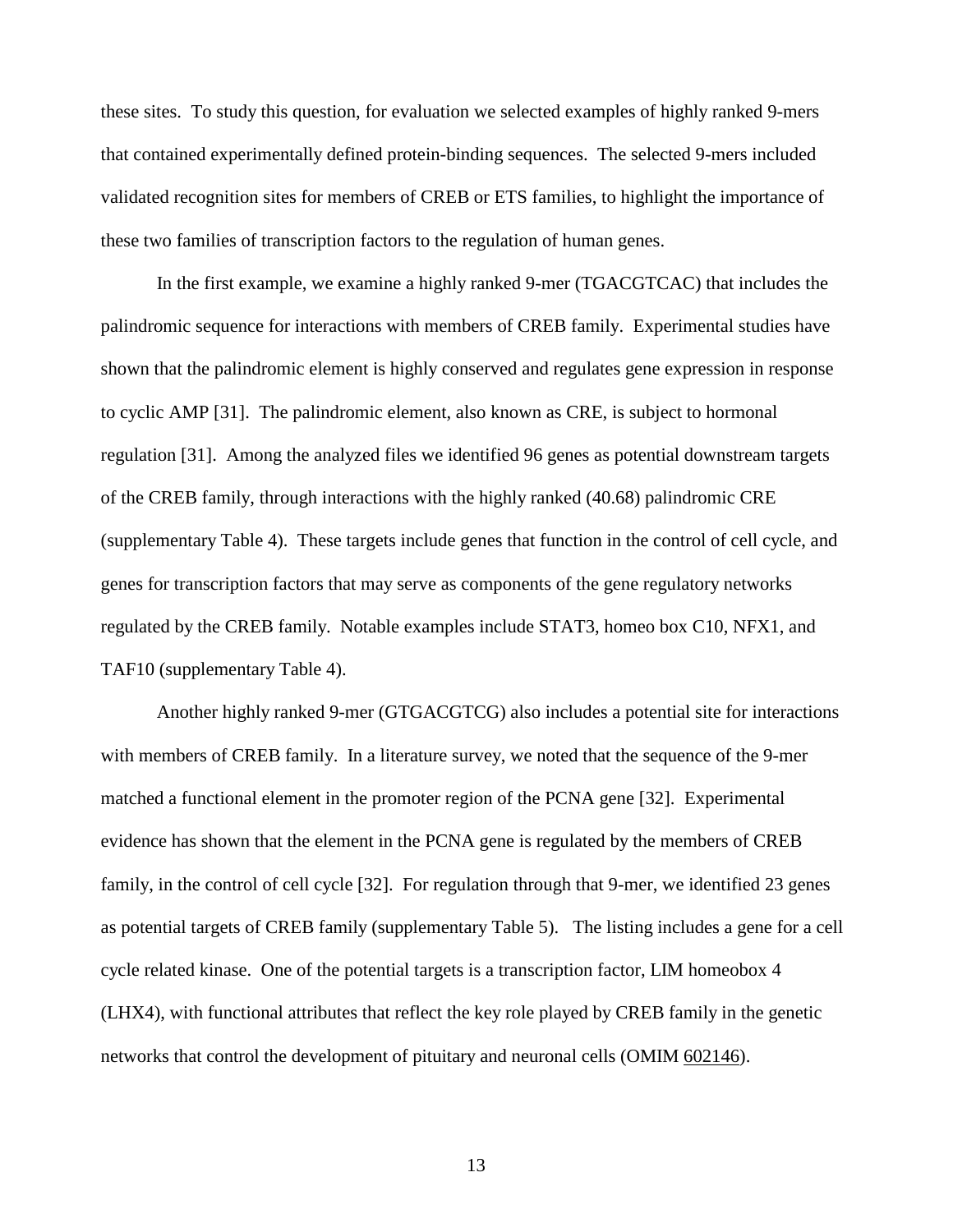The second example examines a highly ranked 9-mer (CCGGAAGTG) that includes a site for interactions with ETS family members. Examples include an identical element in the promoter region of rpL32, a ribosomal protein [33]. Our analyses identified 119 genes as potential targets for regulation through the 9-mer containing the highly ranked (32.77) ETS site (supplementary Table 6). These targets include ribosomal protein S19, ribosomal protein L27a, and translation initiation factor 3. Other targets highlight the important roles of ETS family in oncogenesis (i.e. the tumor susceptibility gene 101 and the melanoma antigen family F1). Other potential targets are also consistent with the regulatory functions of the ETS family members [34,35]. These targets include several genes encoding membrane proteins and extracellular receptors (i.e. cleft lip and palate associated transmembrane protein, vesicle-associated membrane protein 3), and genes encoding proteins that function in cell motility and organization (i.e. kinesin).

 In studies of potential targets for regulation by the ETS family, we noted that the sequence of another highly ranked 9-mer (GCGGAAGTG) matched an element in TRANSFAC that was listed as Fli-1 binding site. This protein also is a member of the ETS family. We identified 68 potential targets for regulation by that 9-mer (supplementary Table 7). The described properties of the target genes were again consistent with the roles played by the ETS family of transcription factors (supplementary Table 7). For example, the list includes genes for proteins implicated in tumor formation and genes associated with membrane functions.

# **Discussion**

 To examine the characteristics of the sequences in proximal promoters of human genes, we analyzed two sets of data consisting of 9-mers, collected irrespective of their orientation in DNA. In statistical evaluations of the large dataset, derived from the DNA segments localized with respect to the 5' end of ESTs [20], we found that the proximal promoter sequences of human genes included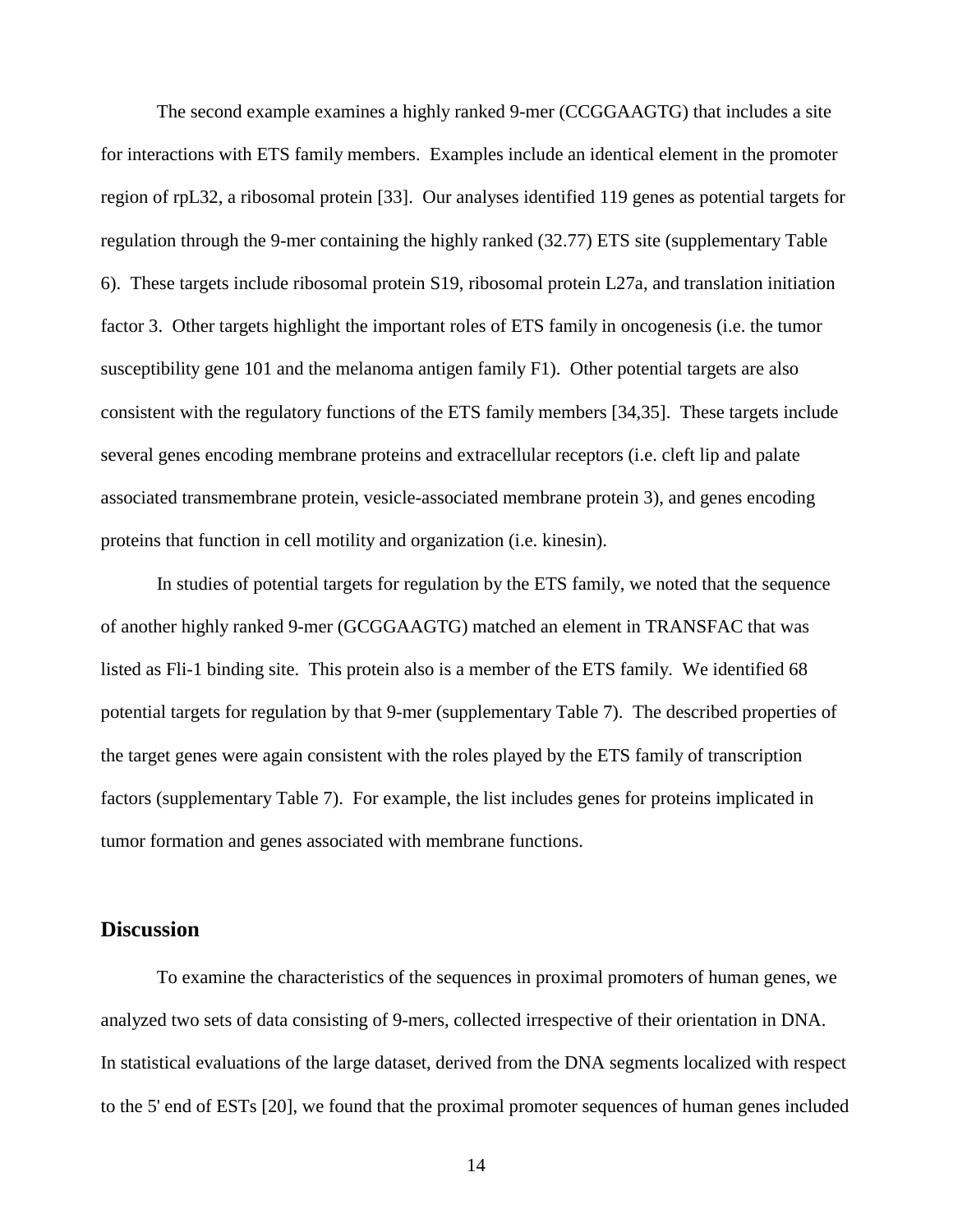numerous elements that occurred infrequently in human genomic DNA. In order to distinguish the significant 9-mers, we set the probability thresholds (β values) very low leading to large deviations analyses [23]. Fig. 2 shows a plot that summarizes the results.

 In data evaluations, we detected direct correspondences of previously mapped protein binding sites with 9-mers in the smaller dataset, derived from proximal promoters localized with respect to accurately defined transcription start sites (Fig. 4-6). The results revealed examples of 9 mers that overlapped to define high affinity sites for protein-DNA interactions (Fig. 3A), 9-mers that correlated with experimentally localized in vivo and in vitro footprints in genomic DNA (Fig. 4,5), and 9-mers that covered sequences containing tight clusters of protein binding elements (Fig. 6).

 As noted in other studies [18,19], it appeared that a relatively small fraction of the data in both sets correlated with potential transcription factor binding elements. In our studies, we could deduce correspondences with known high affinity sites for protein binding. Examples include recognition sites for ETS, CREB, EGR-1, AP2, and SP1 families of transcription factors and Eboxes for basic helix-loop-helix proteins. In many cases, accurate correspondences appeared more difficult to assess. For example, a large fraction of the highly ranked sequences included GGGCGGG. We were confronted with the question of whether the sequences should be considered as SP1 sites, or whether they primarily reflected the characteristics of CpG islands. Similarly, we noted that a number of highly ranked sequences included CACCC. However, it was unclear whether it would be accurate to consider these sequences as sites for CACCC binding proteins.

 Data evaluations also revealed that the highly ranked elements in both datasets contained one or more CpG, and in many cases tracts of G or C. The results suggested that the collected elements primarily reflected the characteristics of CpG islands. This finding agrees with the reported association of CpG islands with a significant fraction of human genes [2,3]. However, we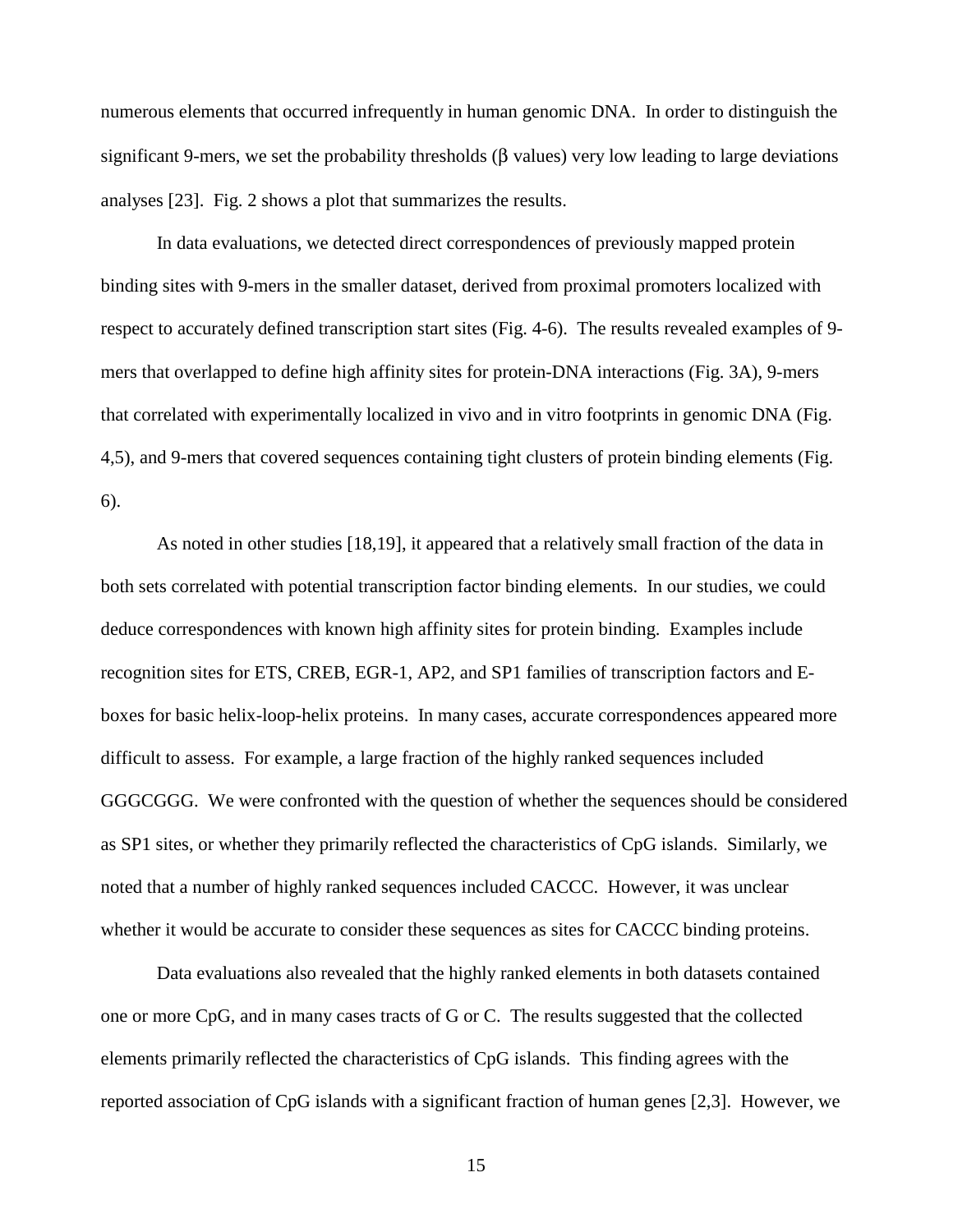noted that not all CpG-containing elements ranked highly in the collected sequences. The results indicate that CpG islands might entail lexical characteristics that do not include all CpG containing sequences.

 It has been suggested that protein-binding elements in CpG islands are primarily associated with widely expressed genes [36]. However, our data have revealed that the human genome include CpG containing sequences that are controlled by transcription factor families with complex and elaborate regulatory characteristics. These include the control of cell cycle, cell-growth, cell-typespecific gene expressions, and responses ensued by cellular signaling systems. Therefore, gene regulation through CpG-containing sequences could be more complex that has previously been assumed.

#### **Gene Regulation through ETS sites containing CpG**

 In mechanisms of gene regulation, there are examples of CpG methylations that cause gene silencing by inhibiting or reducing the binding of transcription factors to the DNA [36]. Examples include the requirement of an unmethylated ETS binding site for activation of an early B-cellspecific gene by Pax-5 [37]; and, a single methylation event abolishing the interactions of an ETS protein with the regulatory region of a gene [38]. Significantly, the ETS proteins are associated with controlling the expression of genes that perform critical roles in mechanisms of cell differentiation, cell migration, cell proliferation, cell-to-matrix and cell-to-cell adhesion, and apoptosis [34,35].

 To further examine the importance of CpG-containing elements to the regulation of human genes, we identified potential targets for several highly ranked 9-mers that corresponded to experimentally validated sites for interactions with the ETS family. The functional characteristics of the predicted targets imply that CpG containing ETS binding elements may regulate the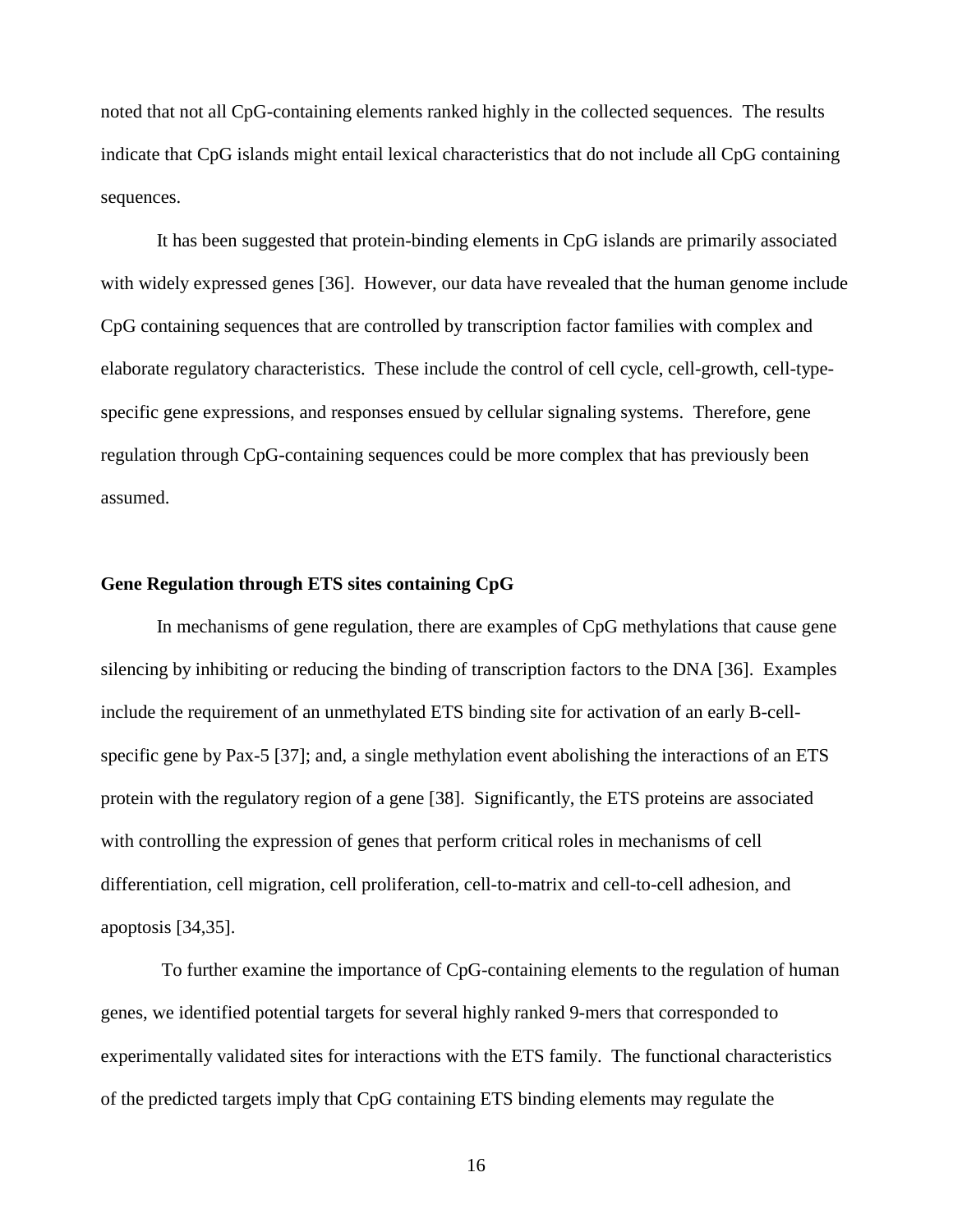expression of genes that play important roles in specific cellular tissues and organs (supplementary Table 6 and 7). Consistent with the regulatory roles attributed to ETS proteins, the predicted targets include genes encoding membrane proteins and extracellular receptors, genes encoding proteins that function in cell motility and organization, and genes for proteins implicated in tumor formation. Remarkably, the list also includes genes for proteins that control cell cycle (supplementary Table 6 and 7) suggesting a role for ETS family in this important cellular process.

## **Gene Regulation through CREB sites containing CpG**

Transcription factors of the CREB family correspond to effector molecules that bring about cellular changes in response to discrete sets of instructions [39]. The CREB proteins serve as downstream targets of key signaling molecules including hormones, neurotransmitters, and cytokines. Thus, functional characteristics of CREB family cover a broad spectrum: from the regulation of nervous system, memory, cytokine signaling, and pituitary glands, to the control of spermatogenesis and circadian rhythms [39-41]. Furthermore, a study has shown that methylation of a CREB site can repress the expression of a gene [42].

In this context, we noted that the sequences collected from the proximal promoters of human genes include several highly ranked CpG containing elements, with sites for interactions with CREB proteins (supplementary tables 4,5). A notable example is a palindromic sequence that corresponds to one of the best-characterized CREs, cAMP-responsive elements [31]. The predicted targets of this CRE include genes that function in the control of cell cycle, and genes for transcription factors that may serve as components of the *cis*-regulatory networks regulated by the CREB family. Notable examples include STAT3 and homeo box C10 (supplementary Table 4).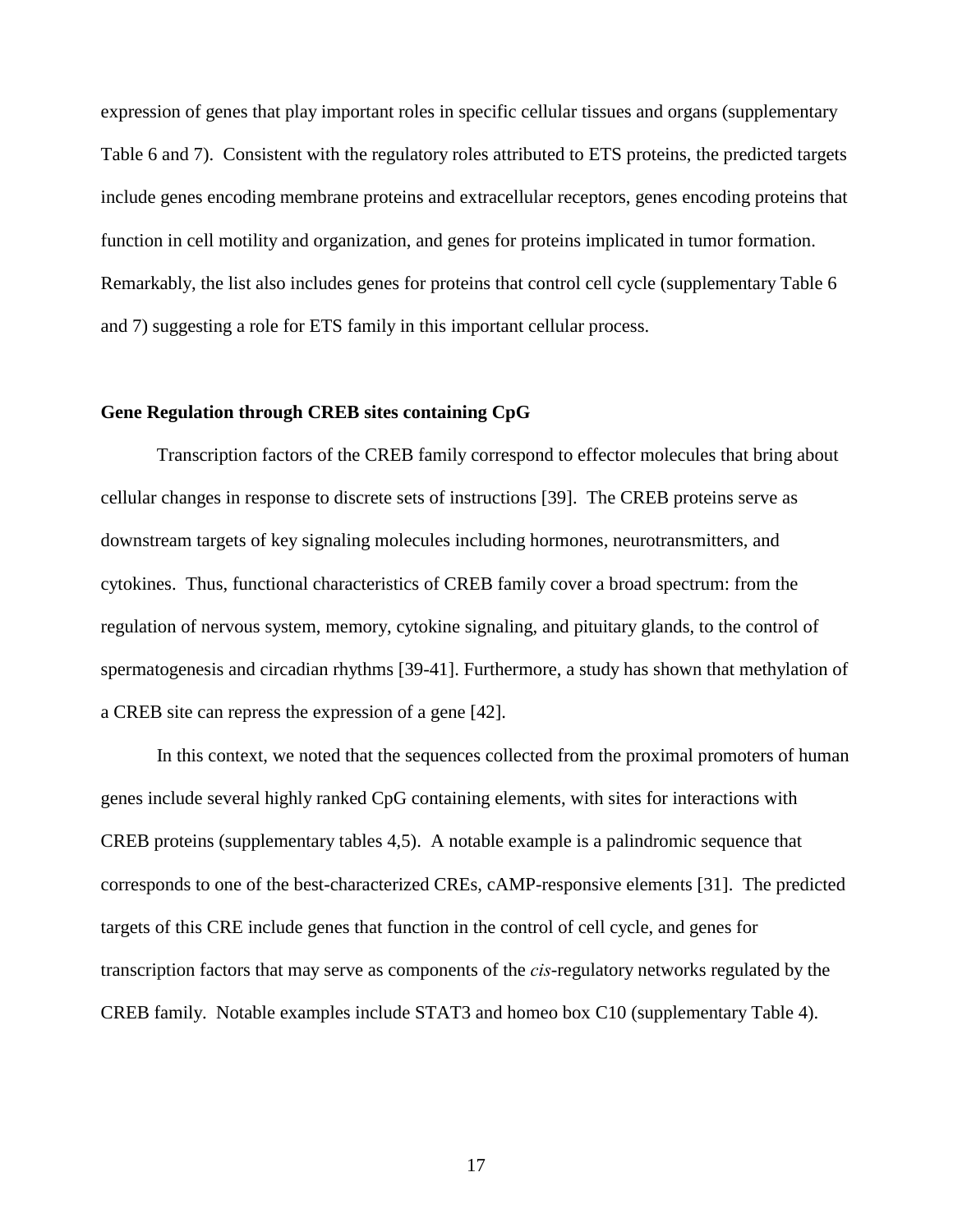#### **Gene Regulation through AP2 sites**

 Generally, the sites for AP2 family members appear frequently in CpG islands [43]. Our analysis has identified several highly ranked elements that may be subject to control by AP2 family of transcription factors. Occurrences of AP2 sites in CpG islands further support the notion that these islands are associated with controlling genes that play important roles in cell differentiation and development.

Specifically, evidence has shown that genes associated with AP2 sites may temporally be regulated during embryogenesis, and in pathways leading to the formation of neural crest derivatives and neural, epidermal, and urogenital tissues [44]. Mutations in the AP2β gene cause the human inherited disorder Char syndrome [45]. Studies of mice have shown that the AP2 family members regulate important developmental processes including cranial neural tube closure, and lens development [44]. Furthermore, members of the AP2 family regulate gene expression in responses controlled by signaling systems [46].

#### **Gene Regulation through EGR sites**

Our studies have further identified highly ranked elements that include sequences for recognition by members of the EGR-1 family. Family members interact with highly related sequences that include CpG [43]. The results reinforce the importance of naturally occurring sequence elements that regulate the expression of genes with complex characteristics. Specifically, as early growth response genes, members of the EGR-1 family play key roles in pathways controlled by the complex networks of signaling systems. Proteins of the EGR-1 family orchestrate the changes in gene expression that underlie neuronal plasticity [47]. A direct role of EGR-1 in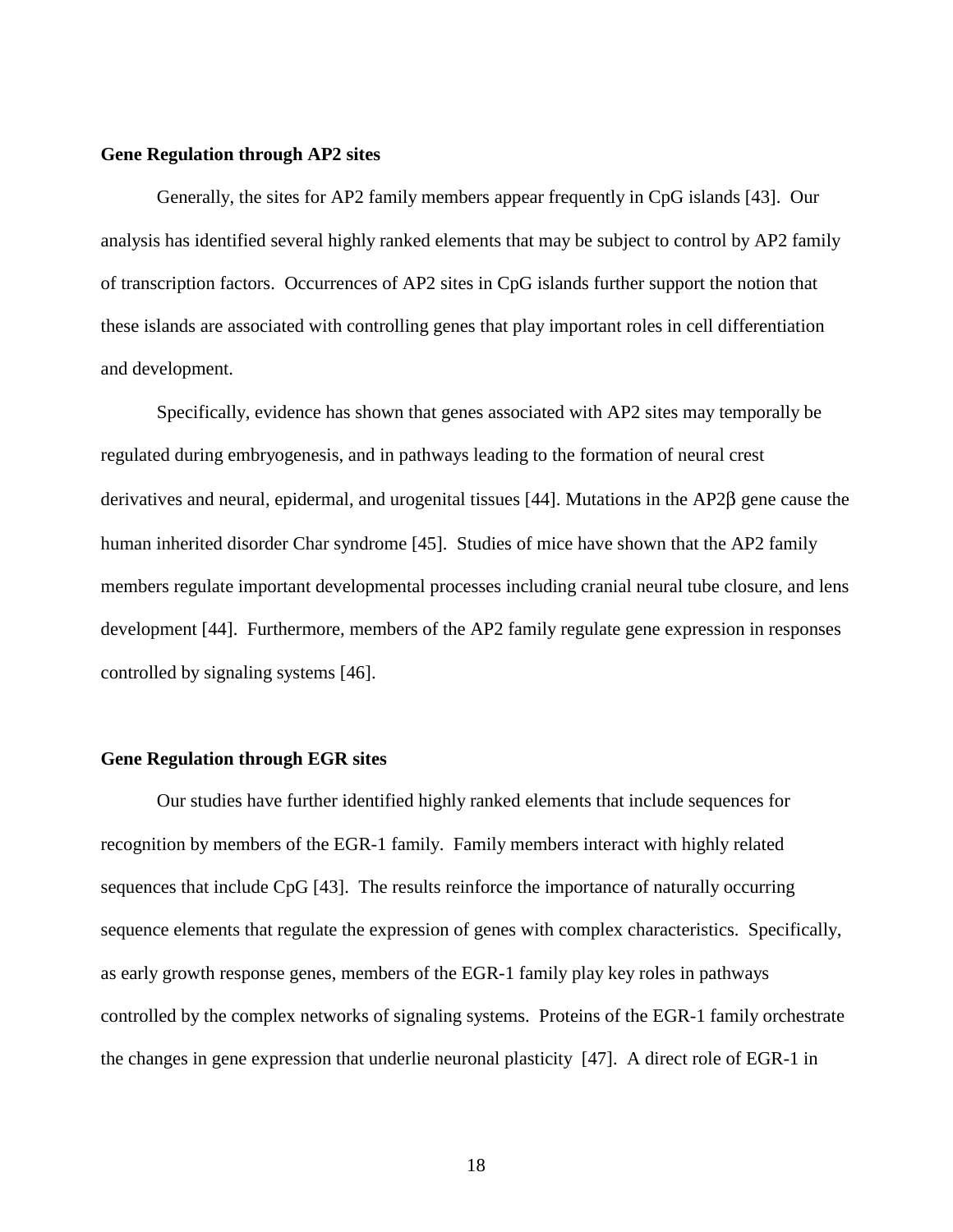controlling proliferation has been proposed for T-cells, astrocytes, glioma cells, glomerular mesangial cells, and keratinocytes [48].

We conclude that the proximal promoters of human genes include relatively long sequence elements (at least 9 base pairs) that may entail complex regulatory properties. Elements that contain CpG are subject to regulation by methylation [i.e. 36,42]. And, significantly, a subset of CpG containing elements includes sites for transcription factors that control important cellular processes. These cover a broad range: from cell-cycle control and cell-type-specific gene expression, to developmental and responses controlled by signaling pathways. The apparent conservation of these elements in the human genome points to the importance of sequence context of the genomic DNA to the regulation of gene expression. Furthermore, the sequence of the human genome has uncovered a relatively large number of transcription factors with unknown sequence specificities [2,3]. Therefore, it might seem reasonable to expect that the highly ranked sequences that we have discovered could provide good candidates for systematic experimental evaluations.

# **Materials and Methods**

#### **Data sets**

 To create a dataset of proximal promoters with respect to accurately assigned transcription start sites, from GenBank we retrieved nearly 400 human DNA sequences that contained known promoters. The publications reporting the promoter sequences were examined to evaluate whether the transcription initiation sites were correctly assigned. Files containing ambiguous transcription initiation site were eliminated. The remaining sequences were screened for repetitive DNA. Screening was done using the CENSOR program [49], offered through the web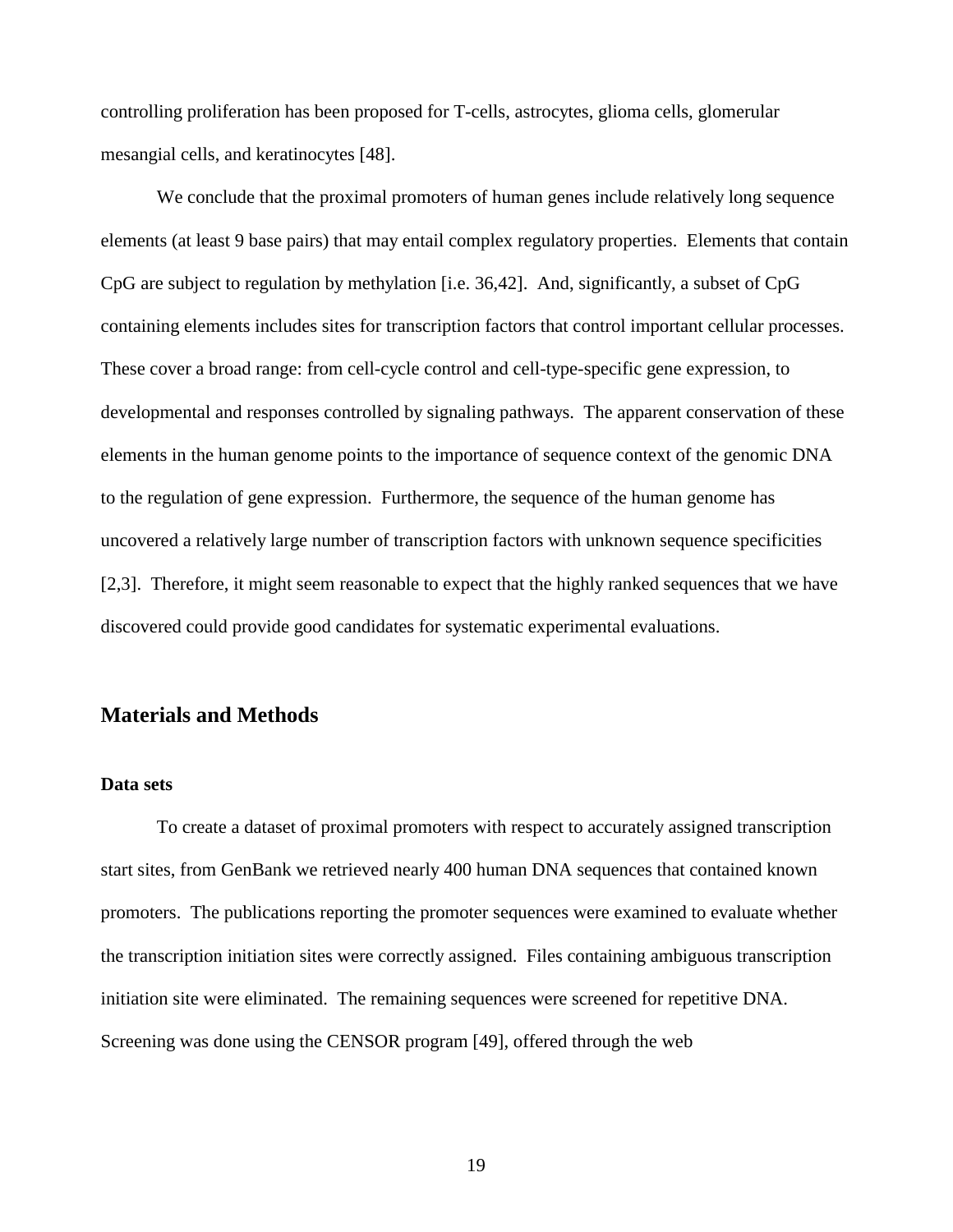(http://www.girinst.org/Censor\_Server.html). From the results, we selected sequence files that did not contain simple and complex repeats between positions -350 to +10 of a gene.

 A second set of data consisted of predicted promoter sequences that were previously described [20]. These sequences were identified by aligning full-length cDNA clones from the Mammalian Gene Collection (MGC) to a draft of the human genome [20]. From the set we removed the promoter sequences that were either incomplete or contained ambiguity codes. From the set, we also removed sequences that appeared to be redundant. Another dataset consisted 9 mers corresponding to of total human genomic DNA, derived from the June 2002 freeze of the genome browser at UCSC [21]. Another set consisted of 9-mers derived from "repeat-only" version of the August 2001 freeze, from UCSC. This set included the sequences that were annotated as human repetitive DNA.

## **Data Collection**

 The selected GenBank files that contained experimentally defined transcription start site were analyzed for all 9-mers occurring in unique regions in the human DNA, between positions -300 to - 46 with respect to the transcription initiation site: +1, by convention. The 9-base elements were collected in tables created in a database using MySQL. The database was built in a PC, using the LINUX operating system. Data collection, access, retrieval, management, and analyses were done by developing Perl scripts and using Perl modules offered by the developers of Bioperl (http://www.bioperl.org). The scripts kept track of the orientation of each 9-base element with respect to the transcription start site of each gene. For genes that included multiple start sites, we chose the prominent experimentally defined site. The scripts also kept track of the number of times each 9-base element was identified and collected.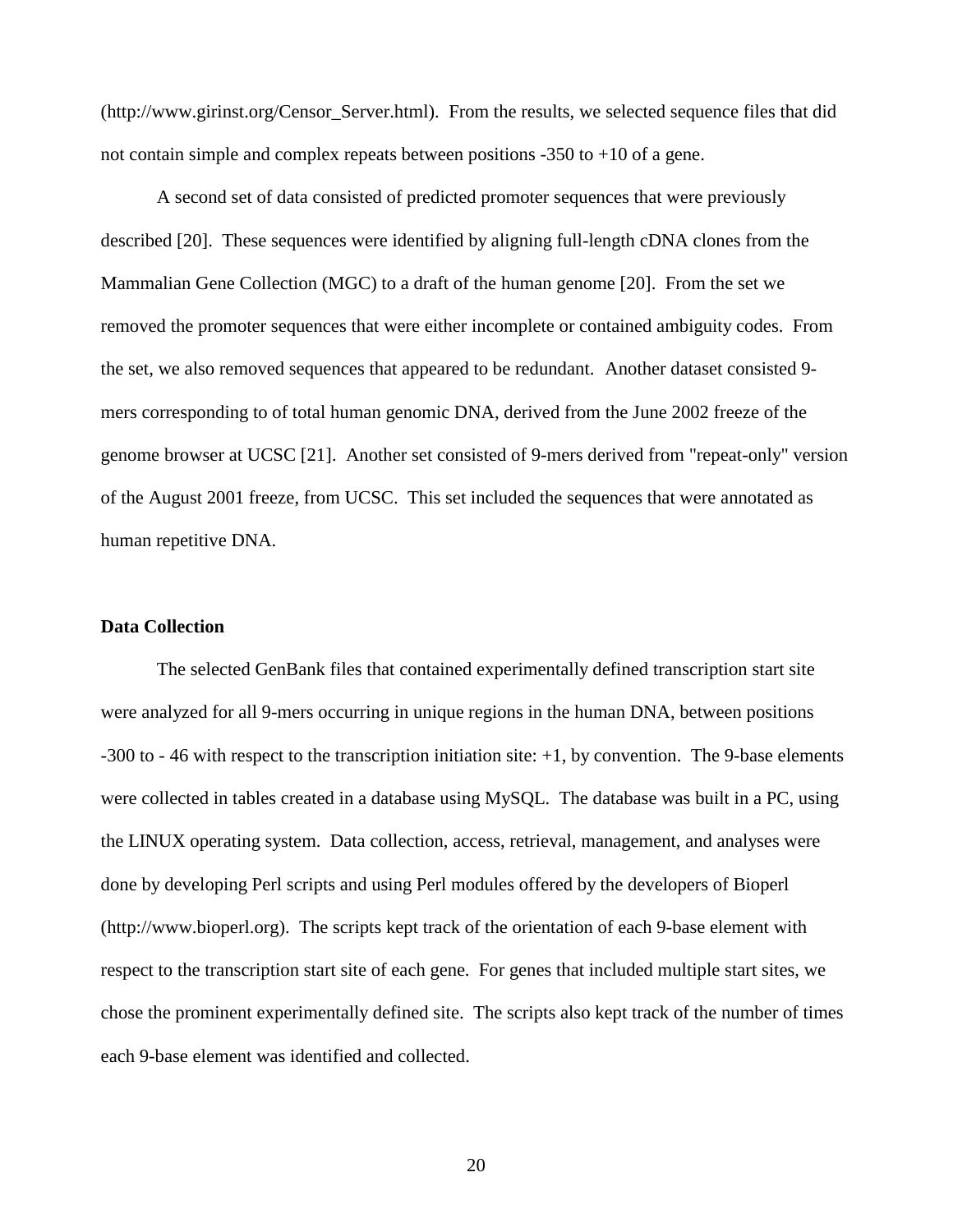A similar procedure was used for collecting the 9-base elements from the dataset derived from the sequences reported by Trinklein et al. [20]. The data that we collected corresponded to the sequences between positions -550 to -46 with respect to predicted the transcription start sites.

#### **Correlative Analysis**

 For data evaluation, genomic DNA sequences from GenBank were examined for occurrences of transcription factor binding sites and occurrences of 9-base elements that were collected from the proximal promoters. Data for experimentally defined factor binding sites have previously been described [6]. For correlative mapping analyses of the small dataset, we created a file that was formatted for compatibility with the map program of the GCG sequence analysis package from Accelrys (http://www.accelrys.com/about/gcg.html), as previously described [43].

## **Statistical evaluations**

 In the analysis, G denotes total genomic DNA, E denotes the proximal promoter segments, and F denotes the regions that do not correspond to proximal promoters. The reference tables of 9 mers ( $w_1, \ldots, w_M$ ), consisting of the large dataset and human genomic DNA, were used to identify the elements that matched the sequences in the E and G regions. For  $1 \le i \le M$  we denote by  $E_i$ ,  $F_i$ and  $G_i$ , respectively, the numbers of times the *ith* 9-mer  $w_i$  occurs in regions E, F and G. L<sub>E</sub> corresponds to the total length of the proximal promoters used for data collection, and LG to the total length of the analyzed genomic.  $L_F$  corresponds to  $L_G$  -  $L_E$ . Since  $L_E$  is significantly shorter than L<sub>G</sub>, as an approximation we assume  $|L_E| \langle \langle |L_F| \approx |L_G|$ .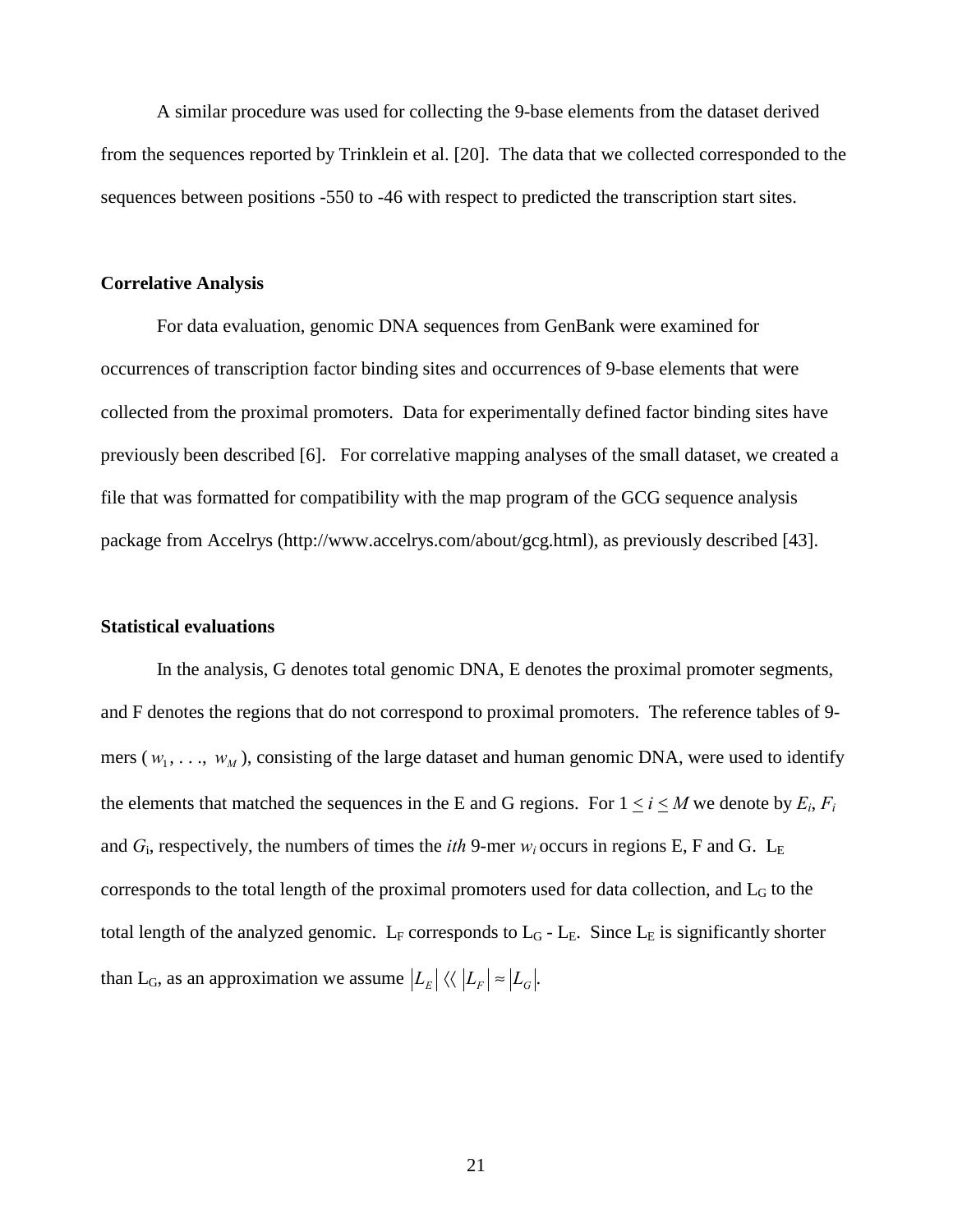Actually, the quantities of interest are:

$$
e_i = \frac{E_i}{|L_E|},
$$
  

$$
f_i = \frac{F_i}{|L_F|},
$$
  

$$
g_i = \frac{G_i}{|L_G|}.
$$

We shall make two additional approximations that are well justified in our experiments:

$$
f_i \approx g_i,
$$
  

$$
f_i \approx p(w_i)
$$

where the last approximation is a reflection of the fact that with  $|L_G|$  very large, the ratio  $f_i$  is well approximated within the margin of error by the probability  $p(w_i)$  of 9-mer  $w_i$  occurrence.

We aim at finding a threshold slope  $\alpha_{th}$  such that we can assign statistical significance to the fact that  $e_i > \alpha f_i$  (or  $e_i > \alpha g_i$ ). Therefore, we need to compare empirical results to a *reference model* in order to decide whether a given experiment carries any useful information. Our reference model is a probabilistic model in which we assume that the whole genome G is generated by a memoryless or Markov source. The quantities *ei* and *fi* become random variables (but as described above, we simplify the analysis by assuming that  $f_i = p(w_i)$  is a constant). Then, we decide that for a given *beta* (e.g. β ≈10-10 – 10-50) the event *ei* > α*fi* is *statistically significant* if the probability of *ei* > α*fi* is smaller than  $\beta$ , that is,

$$
P(e_i > \alpha f_i) < \beta.
$$

This means that the chance that randomness will generate the event  $e_i > \alpha f_i$  is very small. Since in our experiments, the mean value of  $e_i$  equal to  $p(w_i) \approx f_i$ , we expect  $a_i$  to be likely bigger than *f<sub>i</sub>*. Therefore we must set  $\beta$  very small (e.g.  $\beta \approx 10^{-10} - 10^{-50}$ ) and use large deviations [23] to compute the  $\alpha_{\text{th}}$  threshold.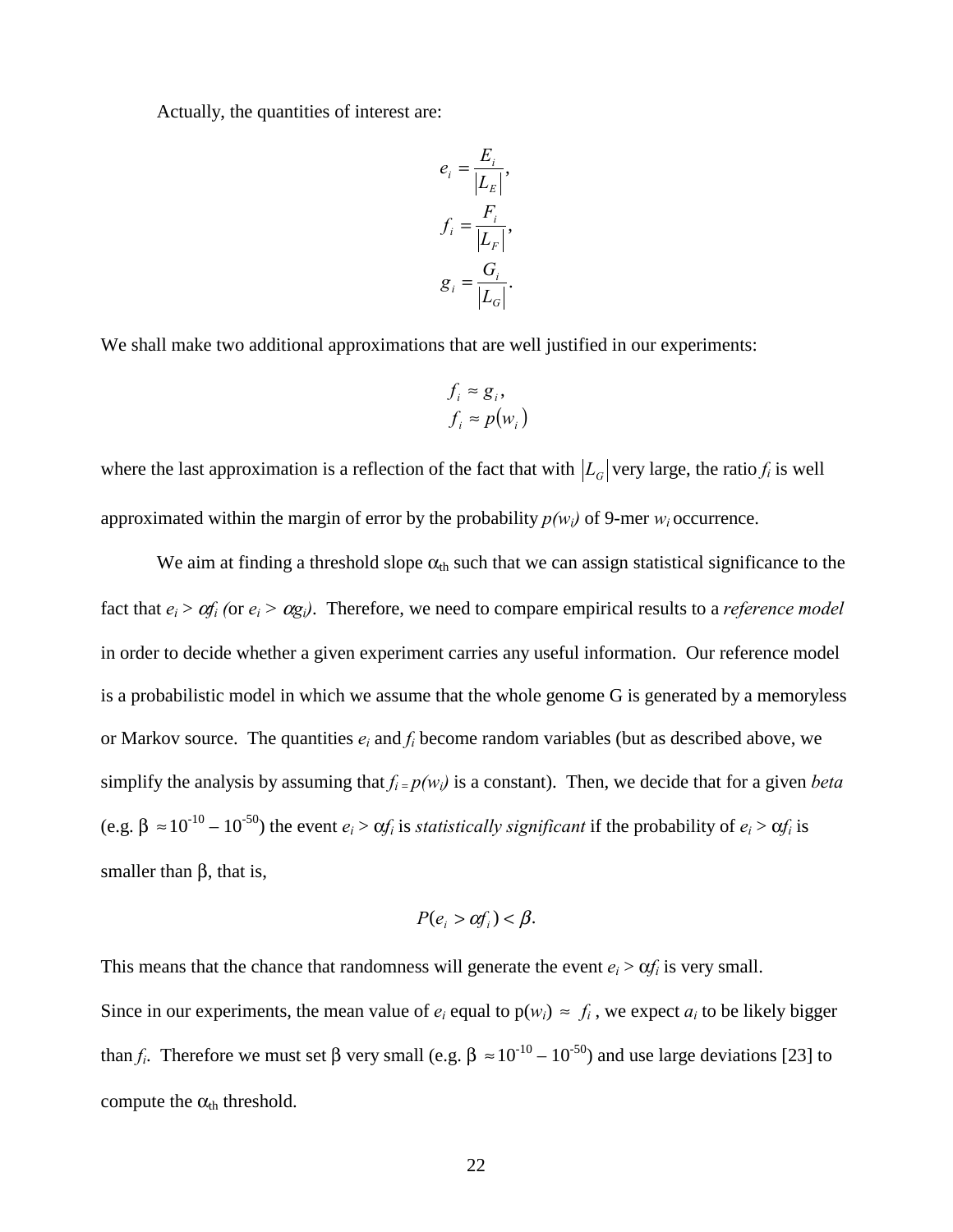Now we compute the slope  $\alpha$ . As discussed above, we assume that the genome is generated randomly and that  $E_i$  is the random variable representing the number of  $w_i$  occurrence in the proximal promoter regions. From  $[22]$  it is known that  $E<sub>i</sub>$  values would be normally distributed around the mean  $\mathbf{E}[E_i] = L_E p(w_i)$ . More precisely, when  $E_i$  deviates no more than  $O(\sqrt{L_E p(w_i)})$ , it is proved that

$$
E_i \sim \mathbf{N} \ (L_E P(w_i), L_E \sigma^2(w_i))
$$

where we denote by  $N(\mu, \sigma^2)$  the normal distribution with mean  $\mu$  and variance  $\sigma^2$ . However, when  $E_i$  deviates  $O(\sqrt{L_E p(w_i)})$  another probabilistic law governs  $E_i$  behavior, namely the large deviations law. Previously Regnier and Szpankowski [22] proved that

$$
P(E_i > (1+\delta)L_E p(w_i)) \sim \frac{1}{\sqrt{2\pi L_E}} \exp(-L_E I(\delta))
$$
 (1)

where  $I(\delta)$  is a complicated function of  $\delta$  that depends on some moment generating functions (cf. also see reference [50]).

To compute the threshold slope  $\alpha = 1 + \delta > 1$ , we need to estimate  $\delta$  from the following equation

$$
P(e_i > (1+\delta)p(w_i)) < \beta
$$

which translates into  $P(E_i > (1 + \delta) L_E p(w_i)) < \beta$ . Clearly, this is within the large deviations domain. We need to apply (1), but numerical computations of the large deviation function  $I(\delta)$  are rather cumbersome. Therefore, we shall propose two good approximations. Observe first that we only need a good bound on the large deviation probability.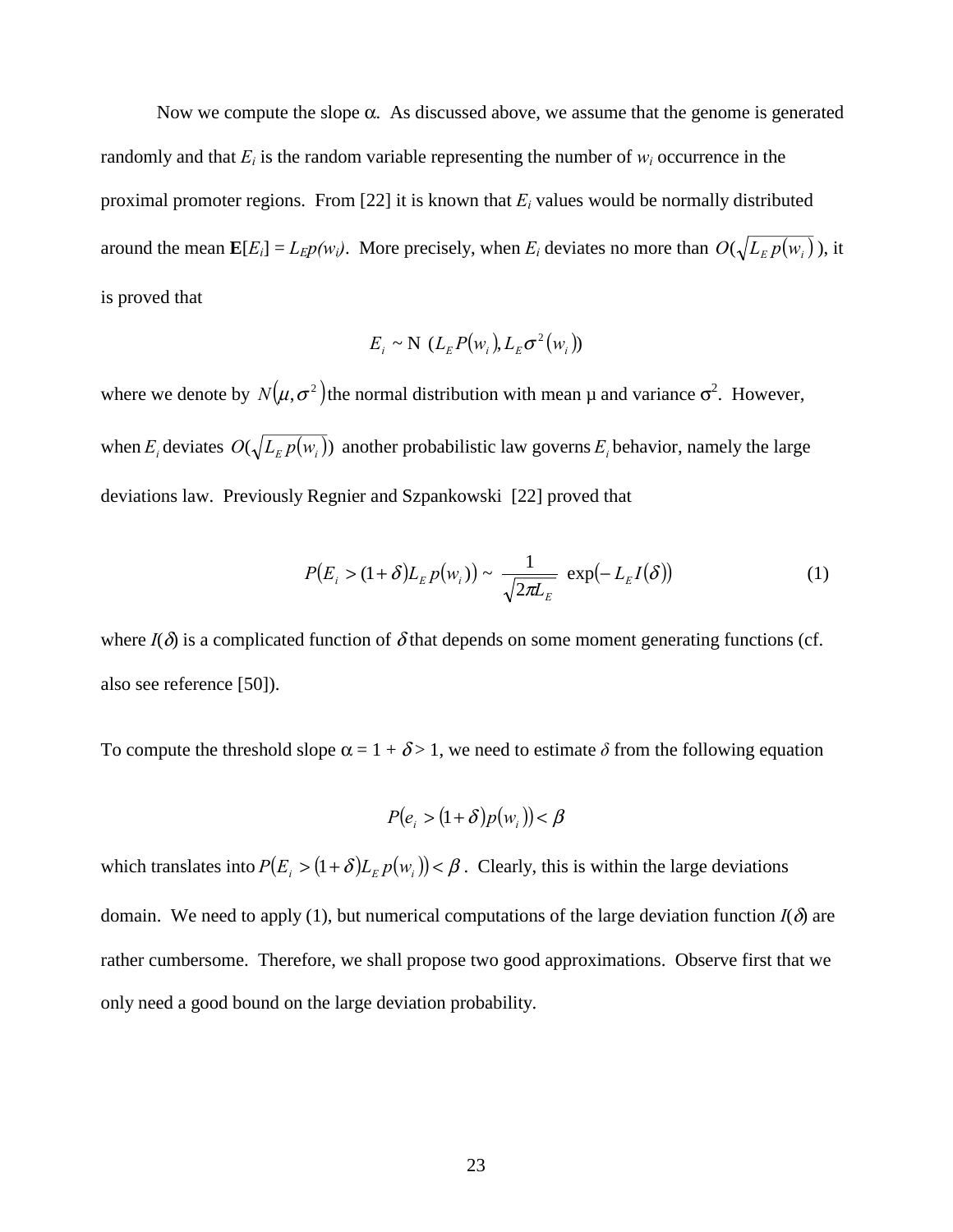First, observe that  $E_i$  is (ignoring overlapping of 9-mers) a sum of Bernoulli independent random variables. If this would have been the case, then the following bound can be found (cf. for example, see reference [50])

$$
P(E_i > (1+\delta)L_E p(w_i)) \le \exp(-L_E p(w_i)\delta^2 / 3)
$$
\n(2)

But if we want to be rigorous and take into account overlapping of 9-mers, we must relax a little bit the above. Appealing to Azuma's inequality (cf., in refence [23]) we conclude that

$$
P(E_i > (1+\delta)L_E p(w_i)) \le \exp(-L_E p(w_i)\delta^2 / 2)
$$
\n(3)

Thus, by (3) we obtain the following estimate for the threshold  $\alpha_{\text{th}} = 1 + \delta$ 

$$
a_{th} = 1 + \sqrt{\frac{2 \ln \beta^{-1}}{L_E p(w_i)}}\tag{4}
$$

In practice, the threshold computed from (2) and (3) is a good compromise leading to

$$
1+\sqrt{\frac{2\ln\beta^{-1}}{L_E p(w_i)}} \leq \alpha_{\scriptscriptstyle{th}} \leq 1+\sqrt{\frac{3\ln\beta^{-1}}{L_E p(w_i)}}.
$$

For example, for  $\beta = 10^{-40}$  (a good choice for our case) we find that  $5.7 \le \alpha_{th} \le 6.7$ . In large deviation we can take very small β leading even to higher slope.

## **Acknowledgments**

 The research of Wenhui Ren and Wojciech Szpankowski was in part supported by NSF Grant CCR-0208709 and the NIH Grant R01 GM068959-01. We thank you Dr. R. M. Myers for allowing us to use the putative promoter sequences collected in his laboratory.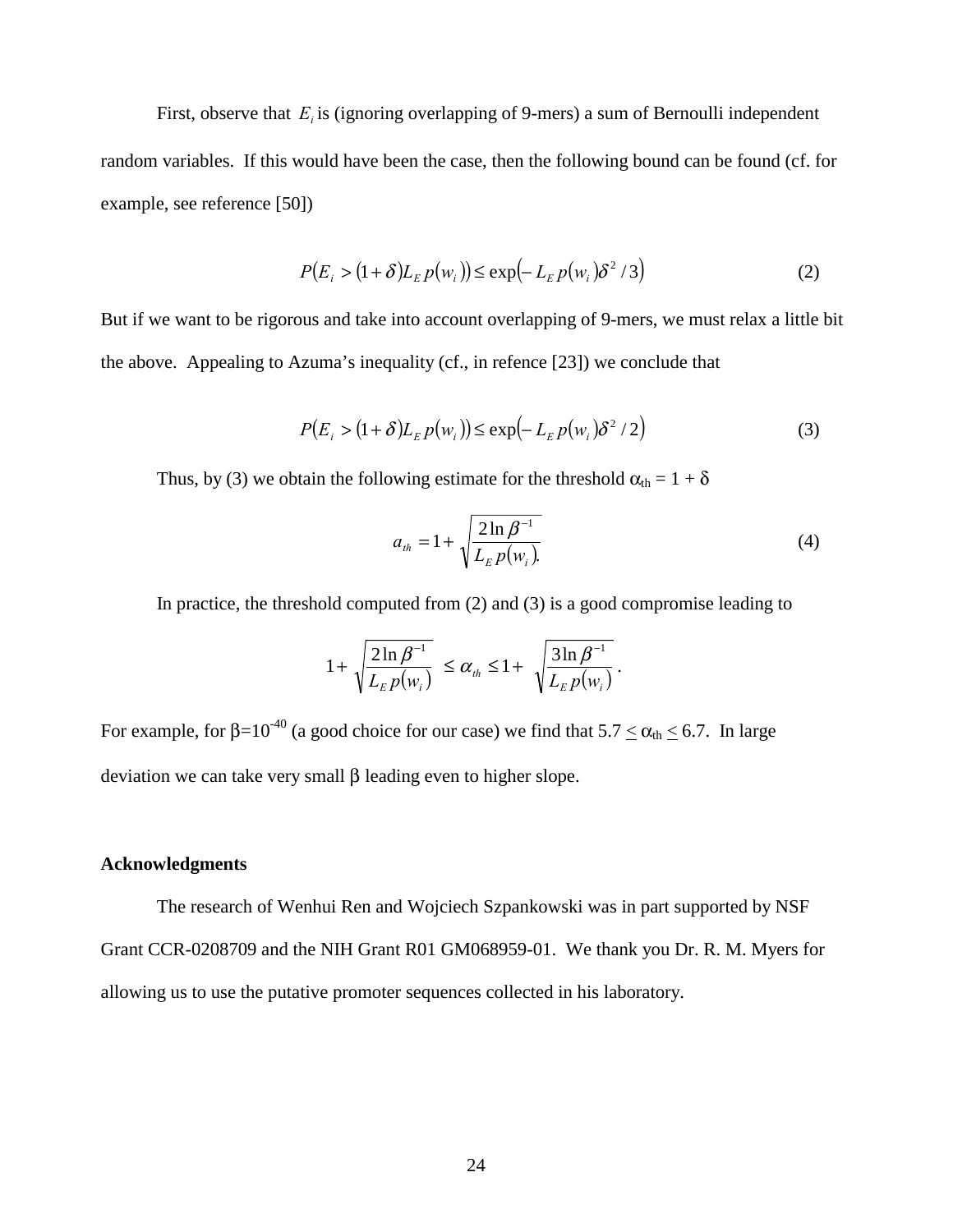# **References**

- [1] B. Lemon, R. Tjian, Orchestrated response: a symphony of transcription factors for gene control, Genes Dev*.* 14 (2000) 2551-2569.
- [2] International Human Genome Sequencing Consortium, Initial sequencing and analysis of the human genome, Nature (London) 409 (2001) 860-921.
- [3] J.C. Venter, et al., The sequence of the human genome, Science 291 (2001) 1304-1351.
- [4] R.H. Waterston, et al., Initial sequencing and comparative analysis of the mouse genome, Nature 420 (2002) 520-562.
- [5] S.T. Smale, J.T. Kadonaga, The RNA polymerase II core promoter, Annu.Rev. Biochem. 72 (1999) 449-479.
- [6] E.M. Crowley, K. Roeder, M. Bina, A statistical model for locating regulatory regions in genomic DNA, J. Mol. Biol. 268 (1997) 8-14.
- [7] C.H. Yuh, H. Bolouri, E.H. Davidson, Genomic cis-regulatory logic: experimental and computational analysis of a sea urchin gene, Science 279 (1998) 1896-1902.
- [8] E.M. Crowley, A Bayesian method for finding regulatory segments in DNA, Biopolymers 58 (2001) 165-174.
- [9] B.P. Berman, Y. Nibu, B.D. Pfeiffer, P. Tomancak, S.E. Celniker, M. Levine, G.M. Rubin, M.B. Eisen, Exploiting transcription factor binding site clustering to identify cis-regulatory modules involved in pattern formation in the Drosophila genome, Proc. Natl. Acad. Sci. U.S.A. 99 (2002) 757-762.
- [10] M.C. Frith, J.L. Spouge, U. Hansen, Z. Weng, Z, Statistical significance of clusters of motifs represented by position specific scoring matrices in nucleotide sequences, Nucleic Acids Res. 30 (2002) 3214–3224.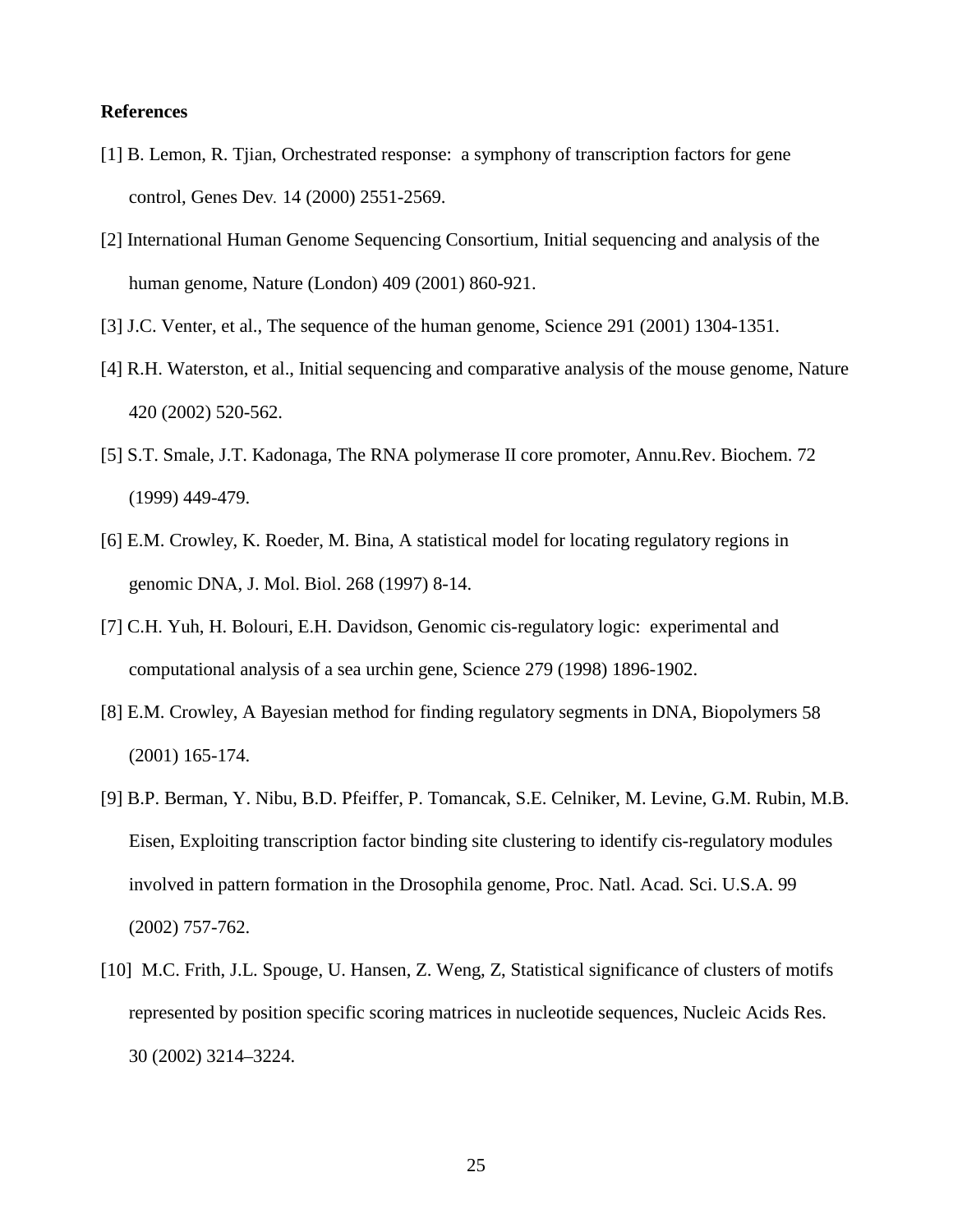- [11] A.G. Jegga, S.P. Sherwood, J.W. Carman, A.T. Pinski, J.L. Phillips, J.P. Pestian, B.J. Aronow, Detection and visualization of compositionally similar Cis-regulatory element clusters in orthologous and coordinately controlled genes, Genome Res. 12 (2002) 1408-1417.
- [12] W.W. Wasserman, J.W. Fickett, Identification of regulatory regions which confer musclespecific gene expression, J. Mol. Biol. 278 (1998) 67-181.
- [13] H.J. Bussemaker, H. Li, E.D. Siggia, Regulatory element detection using a probabilistic segmentation model, Proc. Int. Conf. Intell. Syst. Mol. Biol. 8 (2000) 67-74.
- [14] M. Kellis, N. Patterson, M. Endrizzi, B. Birren, E.S. Lander, Sequencing and comparison of yeast species to identify genes and regulatory elements, Nature 423 (2003) 241-254.
- [15] R. Liu, R.C. McEachin, D.J. States, Computationally identifying novel NF-kappa B-regulated immune genes in the human genome, Genome Res.13 (2003) 654-661.
- [16] A.E. Kel, O.V. Kel-Margoulis, P.J. Farnham, S.M. Bartley, E. Wingender, M.Q. Zhang, Computer-assisted identification of cell cycle-related genes: new targets for E2F transcription factors, J. Mol. Biol.309 (2001) 99-120.
- [17] R. Hardison, W. Miller, Use of long sequence alignments to study the evolution and regulation of mammalian globin gene clusters, Mol. Biol. Evol. 10 (1993) 73-102.
- [18] G.B. Hutchinson, The prediction of vertebrate promoter regions using differential hexamer frequency analysis, Comput. Appl. Biosci. 12 (1996) 391-398.
- [19] L. Marino-Ramirez, J.L. Spouge, G.C. Kanga, D. Landsman, Statistical analysis of overrepresented words in human promoter sequences, Nucleic Acids Res. 32 (2004) 949-958.
- [20] N.D. Trinklein, S.J, Aldred, A.J. Saldanha, R.M. Myers, Identification and functional analysis of human transcriptional promoters, Genome Res.13 (2003), 308-12.
- [21] W.J. Kent, C.W. Sugnet, T.S. Furey, K.M. Roskin, T.H. Pringle, A.M. Zahler, D. Haussler, The human genome browser at UCSC, Genome Res. 12 (2002) 996-1006.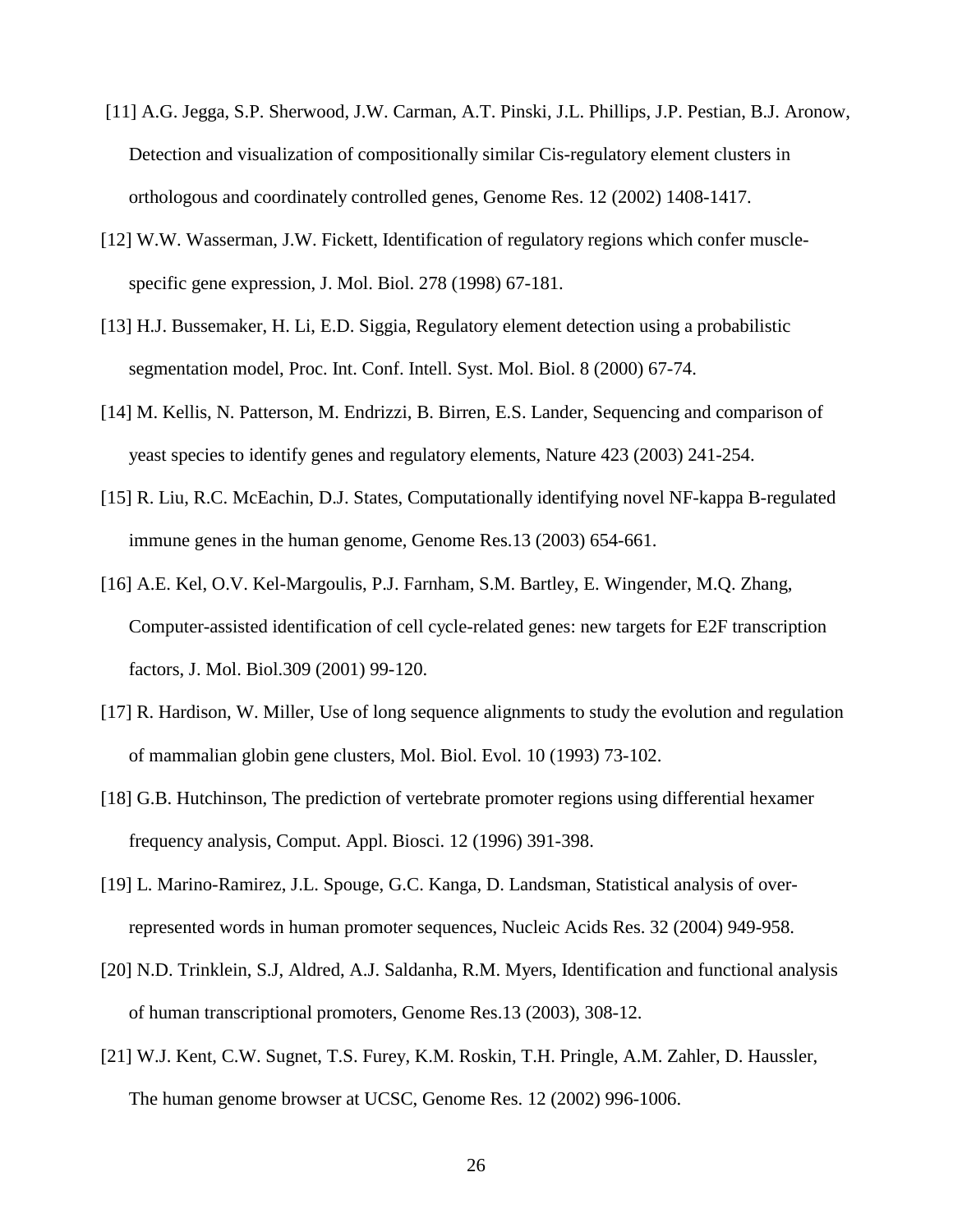- [22] M. Regnier, W. Szpankowski, On pattern frequency occurrences in a Markovian sequence algorithmica, 22 (1998) 631-649.
- [23] W. Szpankowski, Average Case Analysis of Algorithms on Sequences, Wiley, NewYork, 2001.
- [24] M. Gardiner-Garden, M. Frommer, CpG islands in vertebrate genomes, J. Mol. Biol, 196 (1987) 261-282.
- [25] Y. Yang, E.I. Pares-Matos, V.M. Tesmer, C. Dai, S. Ashworth, J. Huai, M. Bina, Organization of the promoter region of the human NF-IL6 gene, Biochim. Biophys. Acta 1577 (2002) 102- 108.
- [26] E.I. Pares-Matos, Regulation of Gene Expression by DNA-protein and Protein-protein Interactions, Ph.D. Thesis, Purdue University, 2000.
- [27] S. Okamoto, K. Sherman, G. Bai, S.A. Lipton, Effect of the ubiquitous transcription factors, SP1 and MAZ, on NMDA receptor subunit type 1 (NR1) expression during neuronal differentiation, Brain Res. Mol. Brain Res. 107 (2002) 89-96.
- [28] D. Macleod, J. Charlton, J. Mullins, A.P. Bird, Sp1 sites in the mouse aprt gene promoter are required to prevent methylation of the CpG island, Genes Dev. 8 (1994) 2282-2292.
- [29] V.A. Bernath, A.F. Muro, A.D. Vitullo, M.A. Bley, J.L. Baranao, A.R. Kornblihtt, Cyclic AMP inhibits fibronectin gene expression in a newly developed granulosa cell line by a mechanism that suppresses cAMP-responsive element-dependent transcriptional activation, Biol. Chem. 265 (1990) 18219-18226.
- [30] L. Guillemot, A. Levy, M. Raymondjean, B. Rothhut, Angiotensin II-induced transcriptional activation of the cyclin D1 gene is mediated by Egr-1 in CHO-AT(1A) cells, J. Biol. Chem. 276 (2001) 39394-39403.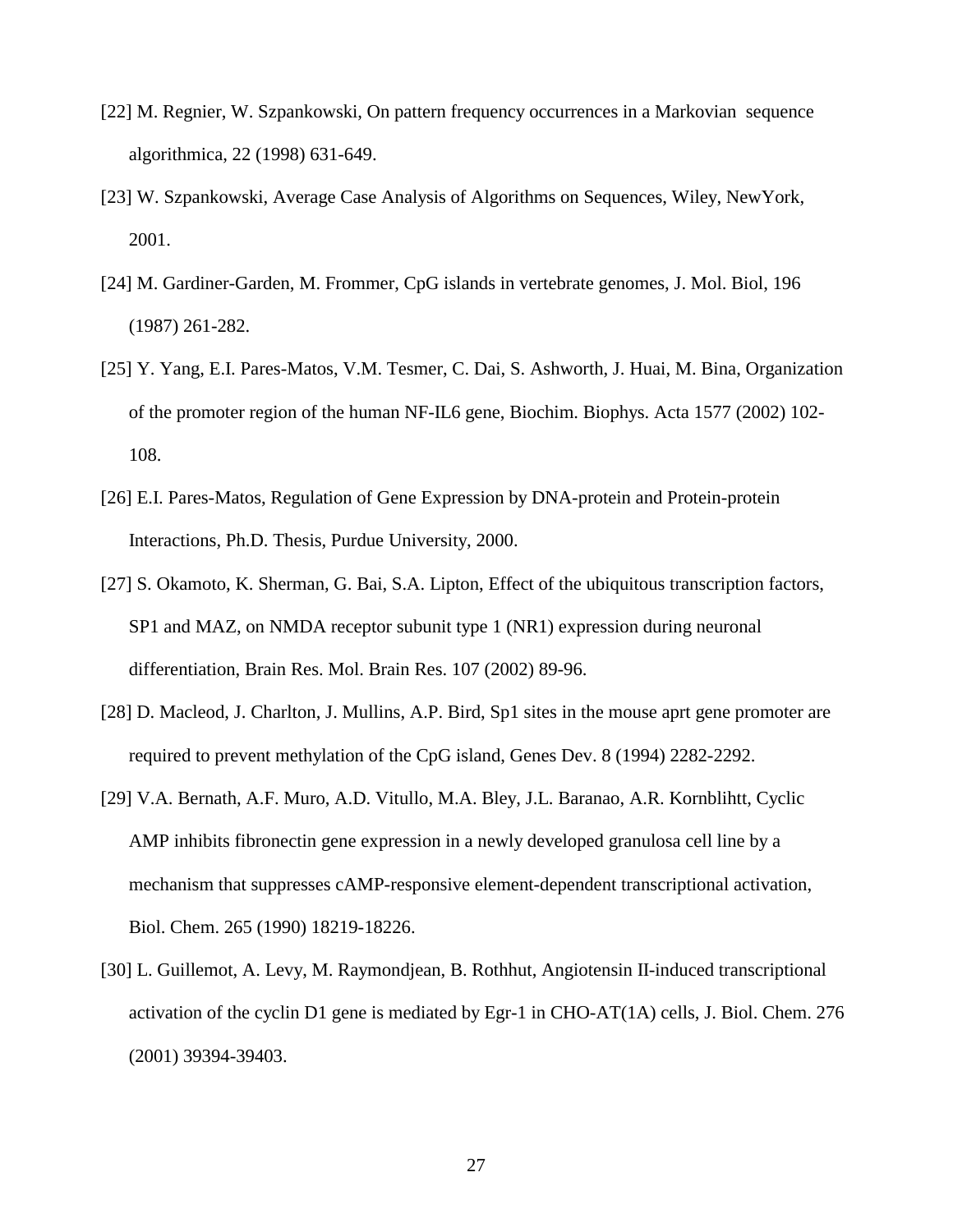- [31] M.R. Montminy, G.A. Gonzalez, K.K. Yamamoto, Regulation of cAMP-inducible genes by CREB, Trends Neurosci. 13 (1990) 184-188.
- [32] B.H. Lee, M.B. Mathews, Transcriptional coactivator cAMP response element binding protein mediates induction of the human proliferating cell nuclear antigen promoter by the adenovirus E1A oncoprotein, Proc. Natl. Acad. Sci. U.S.A. 94 (1997) 4481-4486.
- [33] T. Yoganathan, N.K. Bhat, B.H. Sells. A positive regulator of the ribosomal protein gene, beta factor, belongs to the ETS oncoprotein family. Biochem J. 287 (1992) 349-353.
- [34] T. Hsu, M. Trojanowska, D.K. Watson, Ets proteins in biological control and cancer, J. Cell Biochem. 91 (2004) 896-903.
- [35] E. Lelièvre, F. Lionneton, F. Soncin, B. Vandenbunder, The Ets family contains transcriptional activators and repressors involved in angiogenesis, Int. J. Biochem. Cell Biol. 33 (2001) 391- 407.
- [36] P.A. Jones, P.W. Laird, Cancer epigenetics comes of age, Nat. Genet. 21 (1999) 163-167.
- [37] H. Maier, J. Colbert, D. Fitzsimmons, D. R. Clark, J. Hagman, Activation of the early B-cellspecific mb-1 (Ig-alpha) gene by Pax-5 is dependent on an unmethylated Ets binding site, Mol. Cell Biol. 23 (2003) 1946-1960.
- [38] K. Gaston, M. Fried, CpG methylation and the binding of YY1 and ETS proteins to the Surf-1/Surf-2 bidirectional promoter, Gene. 157 (1995) 257-259.
- [39] B.E. Lonze, D.D. Ginty, Function and regulation of CREB family transcription factors in the nervous system, Neuron. 35 (2002) 605-623.
- [40] U. Otten, P. Marz, K. Heese, C. Hock, D. Kunz, S. Rose-John, Cytokines and neurotrophins interact in normal and diseased states, Ann N.Y. Acad. Sci. 917 (2000) 322-330.
- [41] D. De Cesare, G.M. Fimia, P. Sassone-Corsi, CREM, a master-switch of the transcriptional cascade in male germ cells, J. Endocrinol. Invest. 23 (2000) 592-596.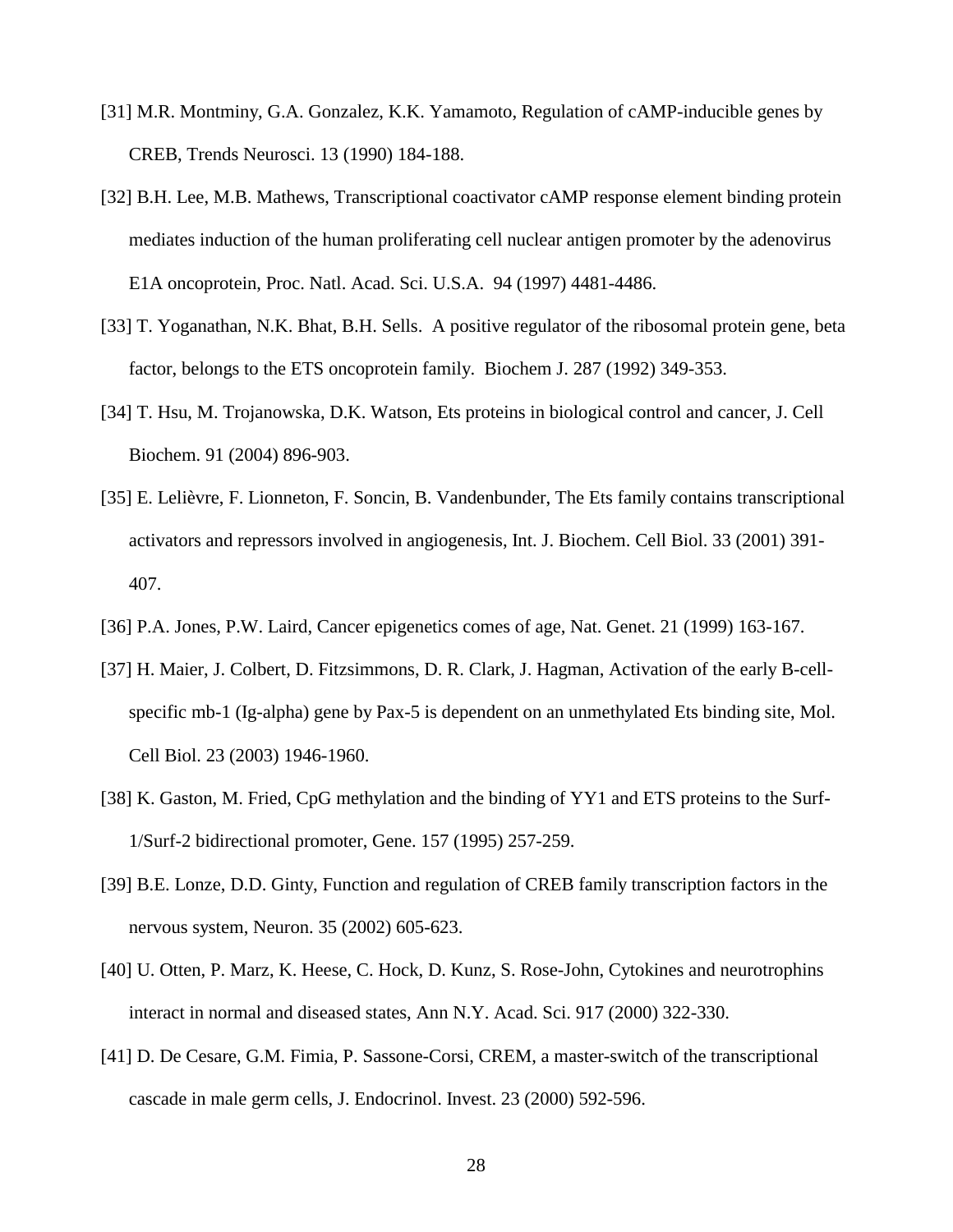- [42] R.C. Iannello, J. Young, S. Sumarsono, M.J. Tymms, H.H. Dahl, J. Gould, M. Hedger, I. Kola, Regulation of Pdha-2 expression is mediated by proximal promoter sequences and CpG methylation, Mol. Cell Biol. 17 (1997) 612-619.
- [43] Bina, M. and Crowley, E. Sequence patterns defining the 5′ boundary of human genes, Biopolymers 59 (2001) 347-355.
- [44] K. Hilger-Eversheim, M. Moser, H. Schorle, R. Buettner, Regulatory roles of AP-2 transcription factors in vertebrate development, apoptosis and cell-cycle control, Gene 260 (2000) 1-12.
- [45] Zhao, F., Weismann, C.G., Satoda, M., Pierpont, M.E., Sweeney, E., Thompson, E.M. and Gelb, B.D. Novel TFAP2B mutations that cause Char syndrome provide a genotype-phenotype correlation, Am. J. Hum. Genet. 69 (2001) 695-703.
- [46] M. Imagawa, R. Chiu, M. Karin, Transcription factor AP-2 mediates induction by two different signal-transduction pathways: protein kinase C and cAMP, Cell 51 (1987) 251-260.
- [47] K.J. O'Donovan, W.G. Tourtellotte, J. Millbrandt, J.M. Baraban, The EGR family of transcription-regulatory factors: progress at the interface of molecular and systems neuroscience, Trends Neurosci. 22 (1999) 167-173.
- [48] G. Thiel, G. Cibelli, Regulation of life and death by the zinc finger transcription factor Egr-1, J. Cell Physiol. 193 (2002) 287-292.
- [49] J. Jurka, P. Klonowski, V. Dagman, P. Pelton, CENSOR a program for identification and elimination of repetitive elements from DNA sequences, Comput. Chem. 20 (1996) 119-122.
- [50] P. Jacquet, P., W. Szpankowski, Autocorrelation on words and its applications, Analysis of suffix trees by string-ruler approach, J. Combinatorial Theory Ser. A, 66 (1994) 237-269.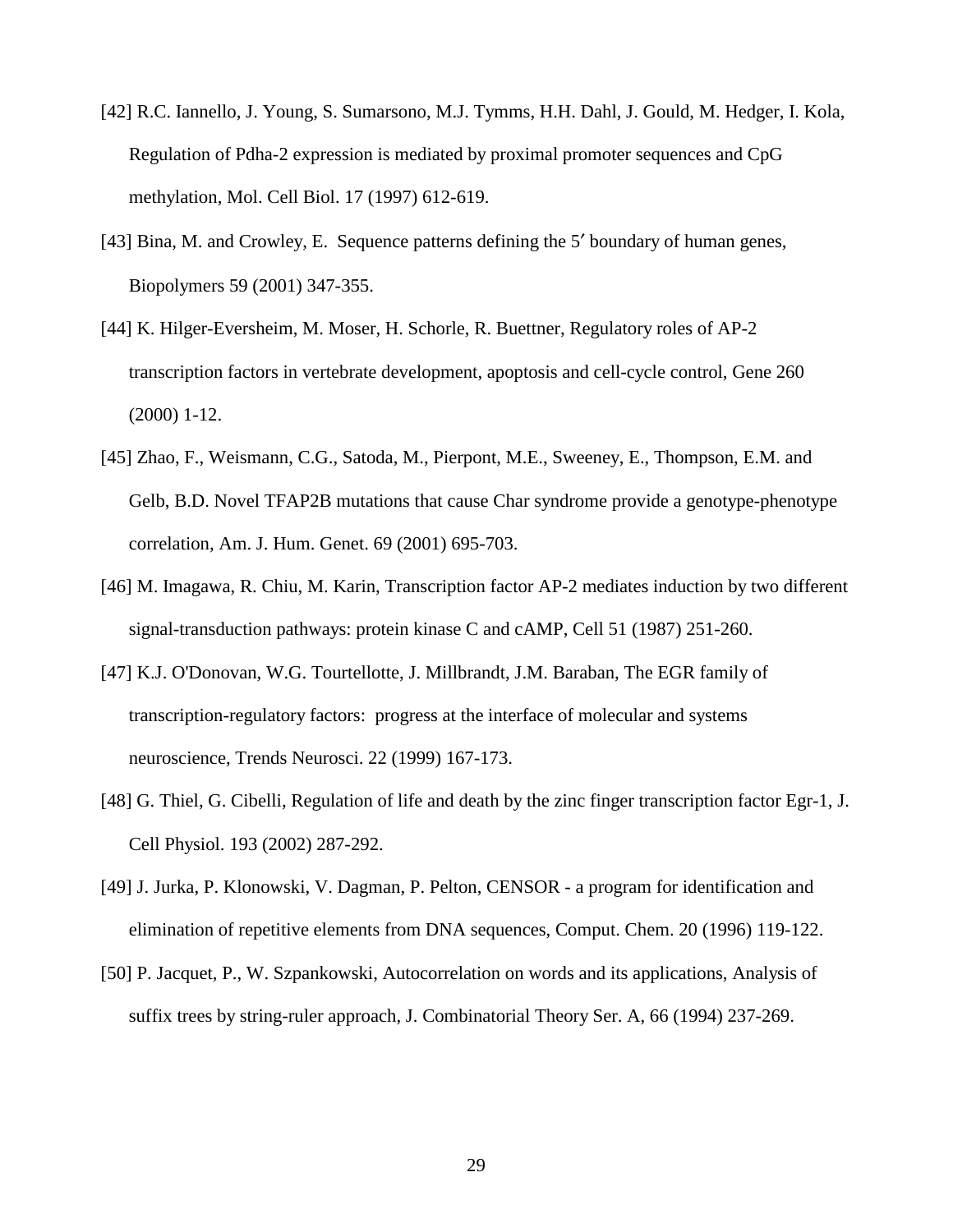# **Figure Captions.**

**Fig. 1.** Correlation analysis. The number of the occurrences of each 9-mer in human genomic DNA (Gi) was plotted against the number of the occurrences of the same 9-mer in proximal promoters of human genes (Ei). The plot does not include Gi values greater than 550,000.

**Fig. 2.** Statistical evaluations. The plot provides the normalized occurrence of each 9-mer in genomic DNA (Gi /  $L_G$ ) vs the normalized occurrence of the same 9-mer in proximal promoters of human genes (Ei /  $L_F$ ). Normalizations were done with respect to total length of the genomic DNA  $(L<sub>G</sub>)$  and proximal promoter  $(L<sub>E</sub>)$  sequences that were analyzed for data collection. The lines partition the sequences according to their statistical significance. The plot does not include normalized Ei and Gi values greater than 0.0002.

**Fig. 3.** Examples of occurrences of 9-base elements defining protein-binding sites. (A) The upstream region of the human NF-IL6 gene (Accession no. AF350408) was analyzed for occurrences of the data with respect to an experimentally defined site that interacts with several members of the SP1 family [25,26]. (B) The upstream region of the rat N-methyl-D-aspartate receptor 1 gene (Accession no. AY157515) was analyzed for data occurrences with respect to experimentally defined sites that interact with SP1 and MAZ [27]. The sequences defined by overlapping or consecutive 9-base elements are shown in bold.

**Fig. 4.** An example of correlation of occurrences of 9-base elements with in vivo footprints. The promoter region of mouse adenine phosphoribosyltransferase gene (Accession no. M11310) was analyzed for occurrences of the collected data. The regions defined by the 9-base elements are